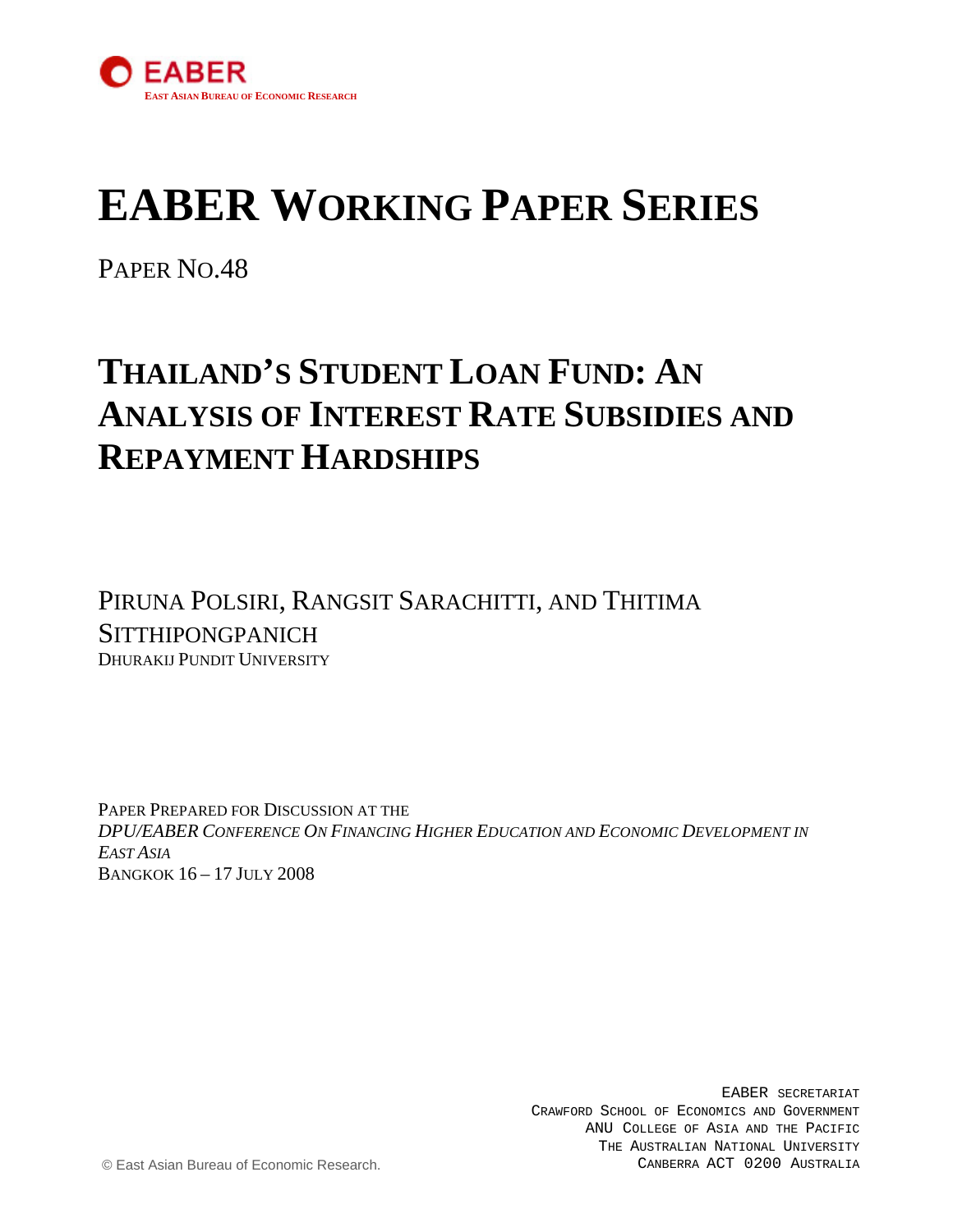### Thailand's Student Loan Fund: An Analysis of Interest Rate Subsidies and Repayment Hardships

Piruna Polsiri, Rangsit Sarachitti and Thitima Sitthipongpanich\*

Dhurakij Pundit University

A paper prepared for the DPU/ANU Conference, *Student Loans in South and East Asia*, *Bangkok, Thailand, July 15 16, 2008.*

\* We are grateful for financial, travel and accommodation assistance from the ANU/DPU research agreement. Bruce Chapman and Kiatanantha Lounkaew provided important input to our work.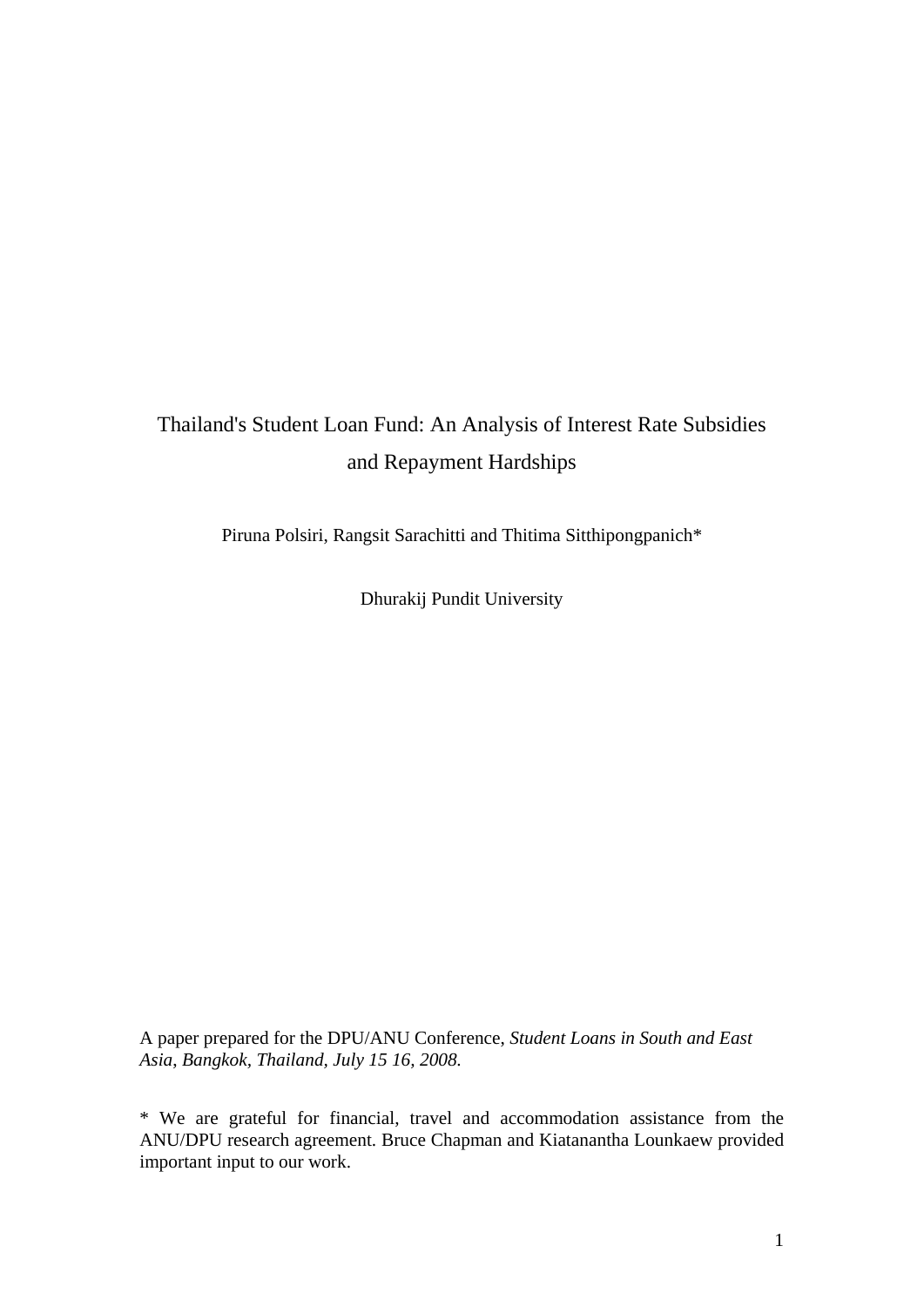#### **1. Introduction**

Human capital is important for social and economic development. One most sensible way to enhance the quality of a country's human capital is to promote education. However, in developing countries, the access to education, especially high educational levels, is limited because a large number of populations are poor. Therefore, the government has to play an important role in establishing a student loans scheme to reduce inequality of education, which will eventually increase the country's economic growth.

From the point of view of the government, as a loan provider, some key issues regarding a student loans scheme are allocation and distribution, recovery, collection and administration, and repayment conditions. The government also needs to be concerned about an efficiency of resource allocation to the student loans scheme. From the point of view of loan borrowers, although they receive the opportunity to access to higher education and earn higher income, required loan repayment with strict conditions may increase the borrowers' repayment hardship. These issues lead to the tradeoff between the government's subsidy and the borrowers' repayment difficulties.

Previous studies have investigated student loans schemes in many countries, for example, in Australia (Chapman and Ryan, 2002; Chapman, 2006), Europe and the US (Johnstone, 1986), Africa (Johnstone and Amero, 2001; Johnstone, 2004), and South East Asia (Ziderman, [2](#page-2-1)003 and 2004).<sup>2</sup> This study is to fully analyze the implicit subsidy of the Student Loans Fund (SLF) and the repayment hardship of loan recipients in Thailand for an undergraduate level. Compared to existing literature, we make explicit assumptions for the analysis of implicit subsidy.<sup>[3](#page-2-2)</sup> Most importantly, as far as we are concerned, this study is the first to analyze the repayment hardship of SLF's borrowers.

1

<sup>&</sup>lt;sup>1</sup> Loan repayment conditions refer to interest charges and repayment schedule.

<span id="page-2-1"></span><span id="page-2-0"></span><sup>&</sup>lt;sup>2</sup> Although Thailand's student loans cover upper secondary, vocational and undergraduate education, most student loans schemes over the world cover only higher education (Ziderman, 2003). Therefore, in this paper our analysis will be based on higher education.

<span id="page-2-2"></span><sup>&</sup>lt;sup>3</sup> Examples of previous studies are Ziderman (2003) and Tangkitvanich and Manasboonphempool (2006).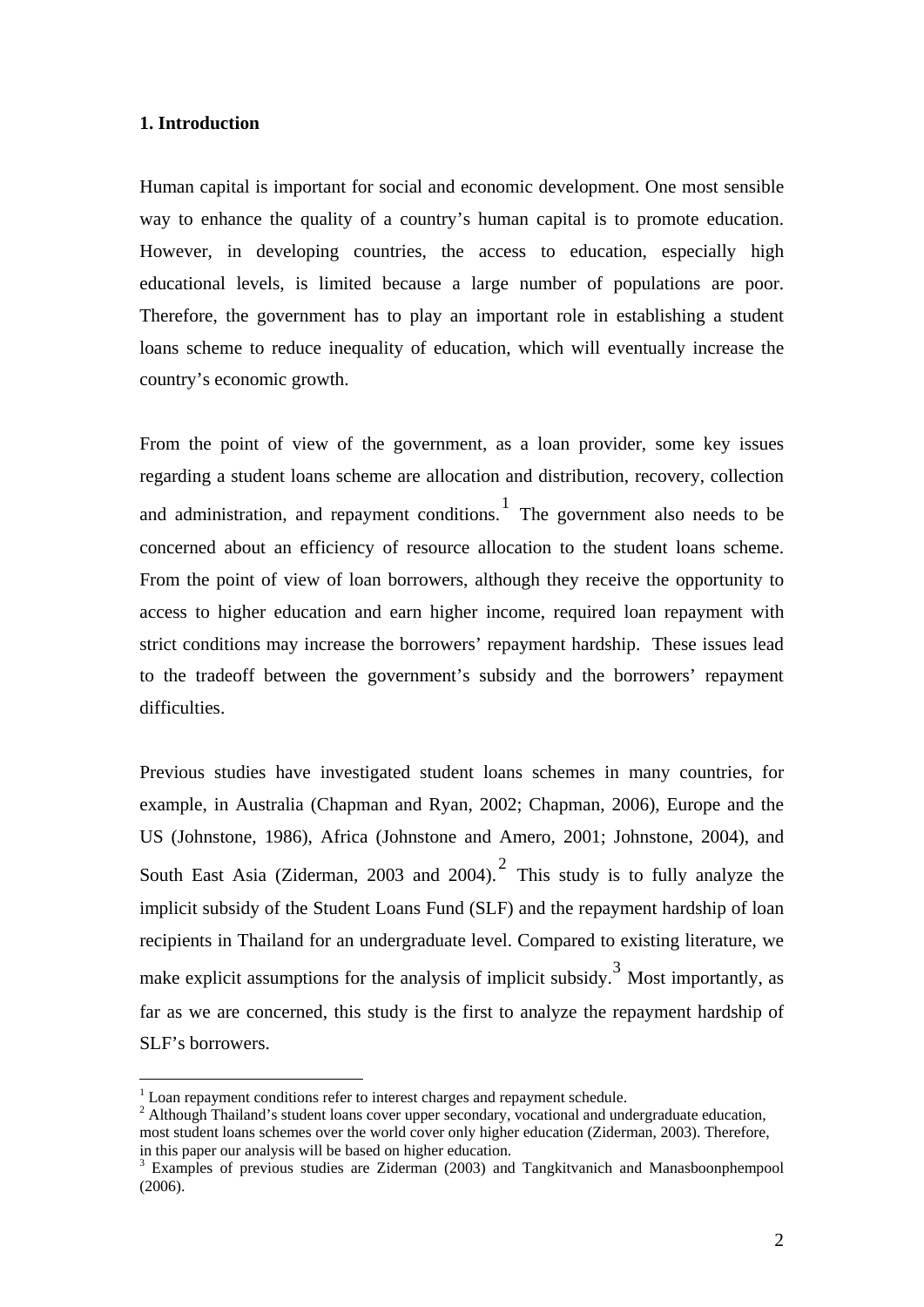This study is structured as follows. Section 2 describes background of the SLF in Thailand. Section 3 discusses current issues of the SLF. Sections 4 and 5 analyze the implicit subsidy and repayment hardship, respectively. The last section concludes the study.

#### **2. Background of Student Loans Fund in Thailand**

#### **2.1 History of the Student Loans Fund in Thailand**

1

The history of student loans in Thailand began in 1996 when the government, led by Chartthai Party, established the Student Loans Fund. The idea of the student loans, nevertheless, was originated in 1995 under the government led by Democrat Party.<sup>[4](#page-3-0)</sup> The main objective of the SLF is to enhance an access to upper secondary and higher education for students from low-income families. The ultimate goals are to reduce the inequality of education between the rich and the poor and to develop human resources in the country. This will at least help to achieve economic growth and enhance the competitive capacity of Thailand (Student Loans Fund Act, 1998).

To serve its purposes, the SLF provides the loans for upper secondary, vocational and undergraduate education to students whose family income is not exceeding 150,000 baht per annum.  $\frac{6}{1}$  $\frac{6}{1}$  $\frac{6}{1}$  It has been allocated the national budget, on average, of 27,000 million baht per annum. As reported by Krung Thai Bank as of March 2008, the government has subsidized the SLF for the approximate total amount of 280,000 million baht to about 2.9 million loan recipients from 1996 to 2007.

<span id="page-3-0"></span><sup>&</sup>lt;sup>4</sup> Under the Thai Rak Thai Party government, the SLF scheme was changed to Thailand's Income Contingent and Allowance Loan (TICAL) scheme in 2006. Then when the government was ousted by the coup, the TICAL was switched back to the SLF until now. The detailed discussion of TICAL is provided in Chapman and Luonkaew (2008).

<span id="page-3-1"></span><sup>5</sup> However, the average rate of continuing the upper secondary level has slightly declined during the period 1997-1999, which should be mostly due to the East Asian economic crisis in 1997 (Weesakul, 2006).

<span id="page-3-2"></span><sup>&</sup>lt;sup>6</sup> The threshold family income of a loan recipient was originally set at 120,000 baht in 1996. Then it was raised to 300,000 baht in 1997 and remained in place until 1999 when it was reduced to 150,000 baht, which was the median household income in 2002 (Weesakul, 2006; Ziderman, 2003).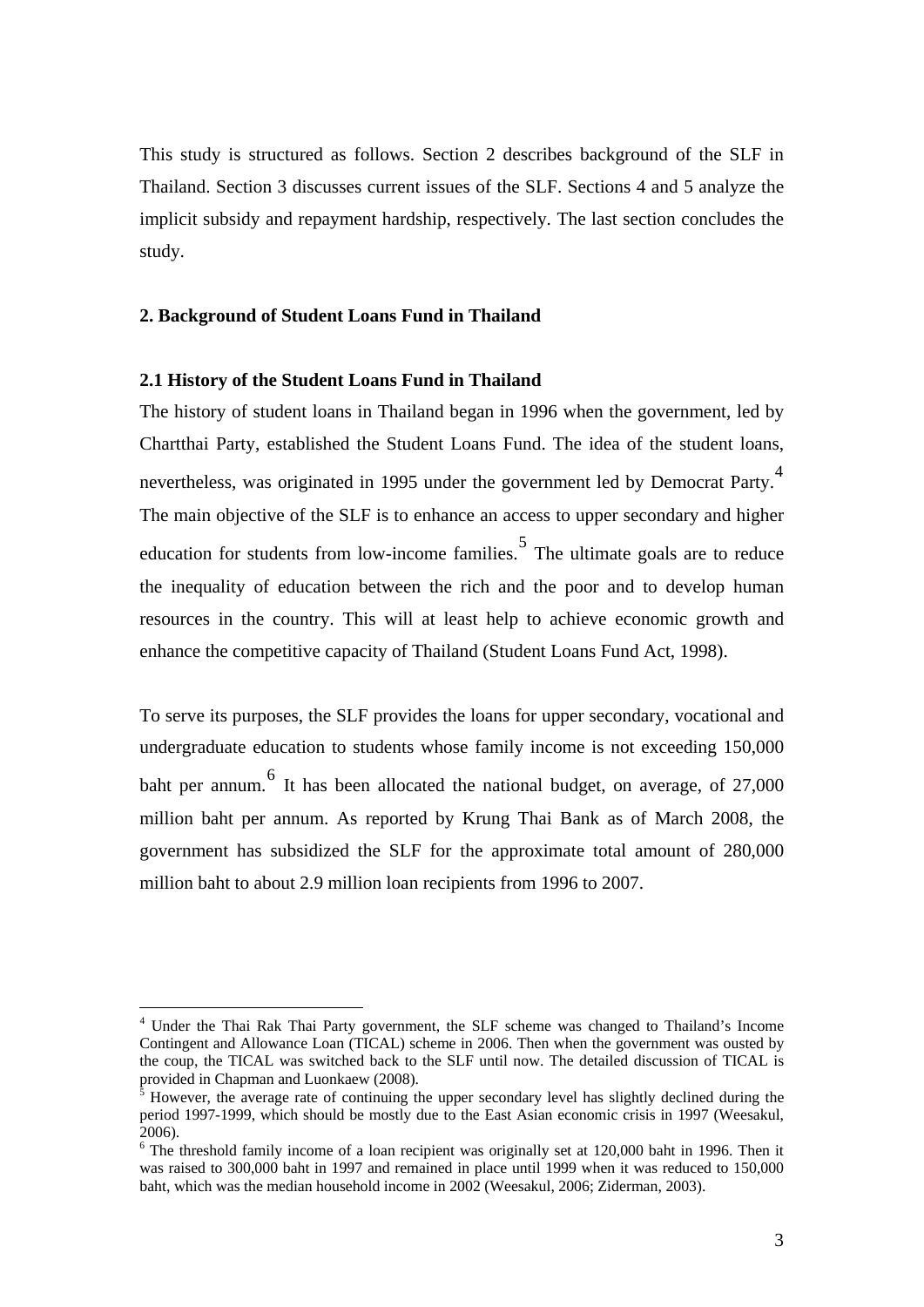#### **2.2 How the SLF Works**

#### *Loan budget allocation and loan distribution*

In each fiscal year, the SLF will estimate the total amount of fund needed for loan distribution in that year, and submit a request to Bureau of the Budget, Thailand. The annual allocated budget of the SLF will then be divided into (1) the loan budget for upper secondary and vocational education, and (2) the loan budget for undergraduate education. To our focus, the loan budget for undergraduate education will be allocated directly to each university, through the Commission on Higher Education (formerly the Ministry of University Affairs). The loan budget allocated to a university is based on the number of loan recipients in the previous years. At the institutional level, the university's loan committee authorizes the distribution of loan budget to eligible students and oversees the process of loan applications. Within the limitation set by the Commission on Higher Education, a university makes decision on individual loans distributed to its students.

The SLF loans cover tuition fees and educational related expenses, as well as living allowance during a studying period. For the undergraduate level, which is the focus of our analysis, the loan ceiling for a tuition fee and educational related expenses are set differently, depending on field of study, ranging from 60,000 baht to 150,000 baht per year. The living allowance loan, including accommodation and personal expenses, is limited to 24,000 baht per year. $7$ 

#### *Loan repayment*

1

Since the SLF loans are provided to students from low-income families, the conditions for interest charge and principal repayment have been set to lessen debtors' burden. First, there is a seven-year interest charged grace period between the first enrollment and the first debt repayment. Second, there is a two-year repayment grace period after a loan recipient graduates or stops borrowing. Following the two-year grace period, the loan recipient is required to repay his or her debt for 15 years.<sup>[8](#page-4-1)</sup> Third, a flat interest rate of only 1% per annum is charged throughout the repayment period. The annual loan repayment is calculated as the proportion of total loan,

<sup>&</sup>lt;sup>7</sup> Source: Office of Student Loans Fund's website (www.studentloan.or.th)

<span id="page-4-1"></span><span id="page-4-0"></span> $8$  A loan recipient may choose to start repaying his or her debt during the two-year grace period. Also, a loan recipient may choose to pay off the debt in less than 15 years.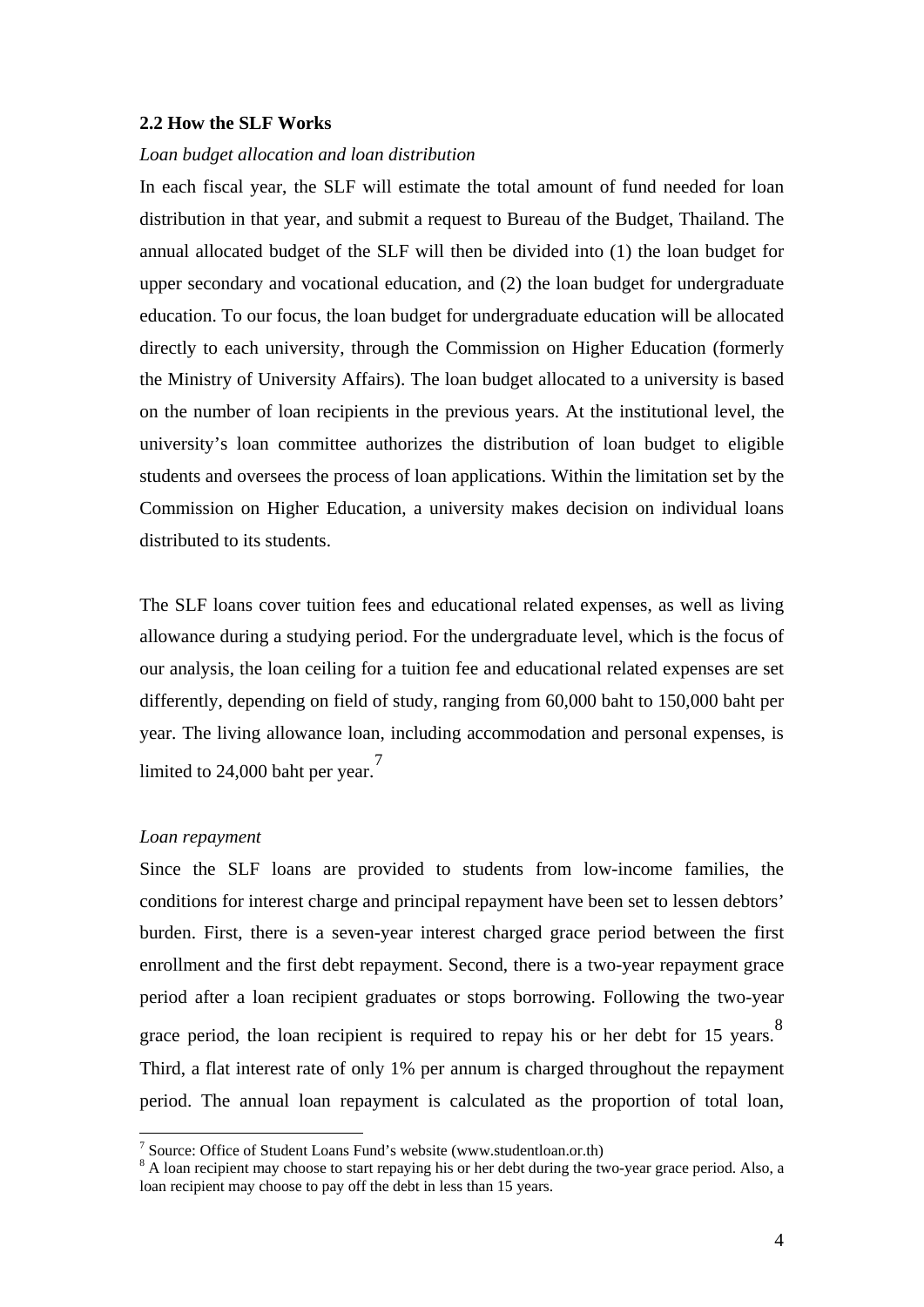ranging from 1.5% in Year 1 to 13% in Year 15.<sup>[9](#page-5-0)</sup> It seems that the SLF loans have the potential to provide "consumption smoothing", meaning that the proportion of loan repayment grows with the borrower's expected earnings. Table 1 shows an example of loan repayment schedule, assuming the loan amount of 200,000 baht.

| Year of<br>repayment | Loan repayment<br>proportion $(\% )$ | <b>Principal</b><br>amount<br>(Baht) | <b>Interest</b><br>amount<br>(Baht) | <b>Total</b><br>amount<br>(Baht) | Outstanding<br>principal<br>(Baht) |
|----------------------|--------------------------------------|--------------------------------------|-------------------------------------|----------------------------------|------------------------------------|
| $\mathbf{1}$         | 1.5                                  | 3,000                                |                                     | 3,000                            | 197,000                            |
| $\overline{2}$       | 2.5                                  | 5,000                                | 1,970                               | 6,970                            | 192,000                            |
| 3                    | 3.0                                  | 6,000                                | 1,920                               | 7,920                            | 186,000                            |
| $\overline{4}$       | 3.5                                  | 7,000                                | 1,860                               | 8,860                            | 179,000                            |
| 5                    | 4.0                                  | 8,000                                | 1,790                               | 9,790                            | 171,000                            |
| 6                    | 4.5                                  | 9,000                                | 1,710                               | 10,710                           | 162,000                            |
| 7                    | 5.0                                  | 10,000                               | 1,620                               | 11,620                           | 152,000                            |
| 8                    | 6.0                                  | 12,000                               | 1,520                               | 13,520                           | 140,000                            |
| 9                    | 7.0                                  | 14,000                               | 1,400                               | 15,400                           | 126,000                            |
| 10                   | 8.0                                  | 16,000                               | 1,260                               | 17,260                           | 110,000                            |
| 11                   | 9.0                                  | 18,000                               | 1,100                               | 19,100                           | 92,000                             |
| 12                   | 10.0                                 | 20,000                               | 920                                 | 20,920                           | 72,000                             |
| 13                   | 11.0                                 | 22,000                               | 720                                 | 22,720                           | 50,000                             |
| 14                   | 12.0                                 | 24,000                               | 500                                 | 24,500                           | 26,000                             |
| 15                   | 13.0                                 | 26,000                               | 260                                 | 26,260                           |                                    |
| Total                | 100.0                                | 200,000                              |                                     |                                  |                                    |

**Table 1: Loan repayment schedule of 200,000 baht** 

Fourth, if a loan recipient is unemployed or encounters a natural disaster, riot, or war, he or she can apply for a six-month suspension, but in total not more than two years. If a loan recipient's income falls below the threshold income of 4,700 baht per month, he or she can request not to pay the total amount of required payment. In this case, the borrower has to pay a minimum of 300 baht per month or 2,400 baht per year, and it has to be higher than the interest charged for that repayment period. If a loan recipient fails to repay his or her debt, he or she will face the penalty between 12% and 18% of the installment principal. Finally, upon a loan recipient's decease or disability to work, the loan will be automatically forgiven.

<u>.</u>

<span id="page-5-0"></span><sup>&</sup>lt;sup>9</sup> However, a loan recipient can choose to repay the debt more or faster than what is specified in the repayment schedule.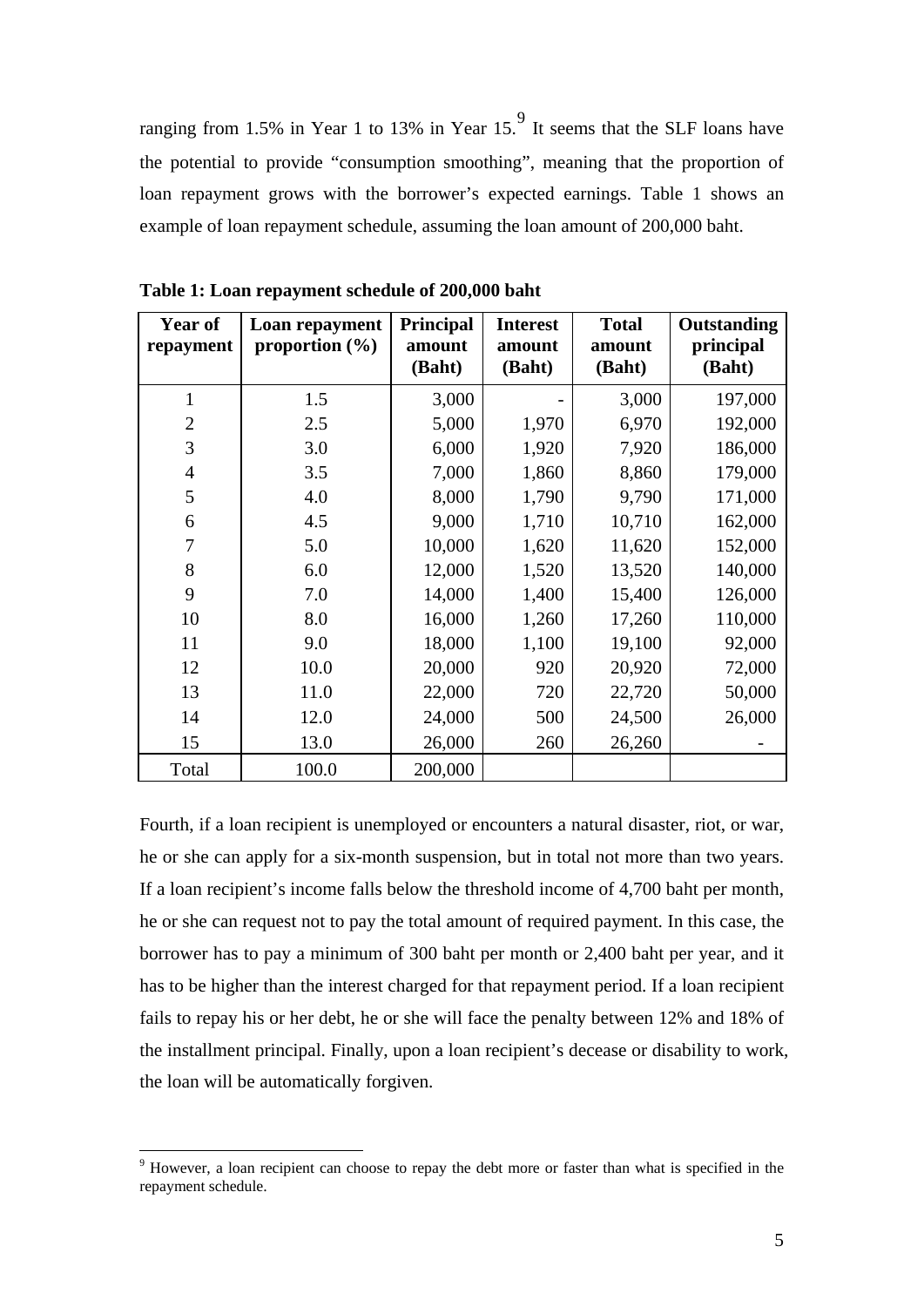#### *Loan collection*

Krung Thai Bank (KTB), a government-owned bank, is responsible for the SLF loan collection. Once the two-year repayment grace period ends, due borrowers are required to contact KTB to arrange the loan repayment by the  $5<sup>th</sup>$  of July in that year. The borrowers have two choices in paying back the debt. First, they may pay the total due amount for the particular period. Second, they may apply for an installment of 12 monthly payments. During 15 years of the loan repayment period, KTB will inform due borrowers of the amounts to be paid one month prior to the due date, i.e., the  $5<sup>th</sup>$ of July. Again, the borrowers have two choices to settle the repayment schedule for each particular year. If due borrowers fail to arrange the payment, follow-up by mail, telephone, and home visit will be made depending on the length of delinquency period.

#### **2.3 Importance of study**

In this study, we focus on the analyses of the implicit subsidy by the government and the repayment hardship of SLF loan recipients. We realize that the implicit subsidy issues have already been discussed in Ziderman (2003), Tangkitvanich and Manasboonphempool (2006), and Shen and Ziderman (2008). However, our study is different from their work in the following manners. First, although we calculate the implicit subsidy in a similar way, we make the assumptions explicit in terms of the inflation rate, the discount rate, the collection costs, and the default loss. Second, we show the extent to which the implicit subsidy can be allocated in different policy components of the loan, i.e., interest rates charged, interest grace periods, and repayment grace periods. More importantly, our study investigates empirically on the repayment hardship of a loan recipient throughout the repayment period, using proportion of total payment to total income, which we strongly believe that no research on Thai framework has been done.

#### **3. Current issues of SLF**

#### **3.1 Nominal interest rate of 1%**

The nominal interest rate charged to SLF loans is fixed at 1% until the loans are fully paid. The 1% interest rate assists loan recipients to bear a very low cost of their education because it is much lower than market interest rates. Currently, the term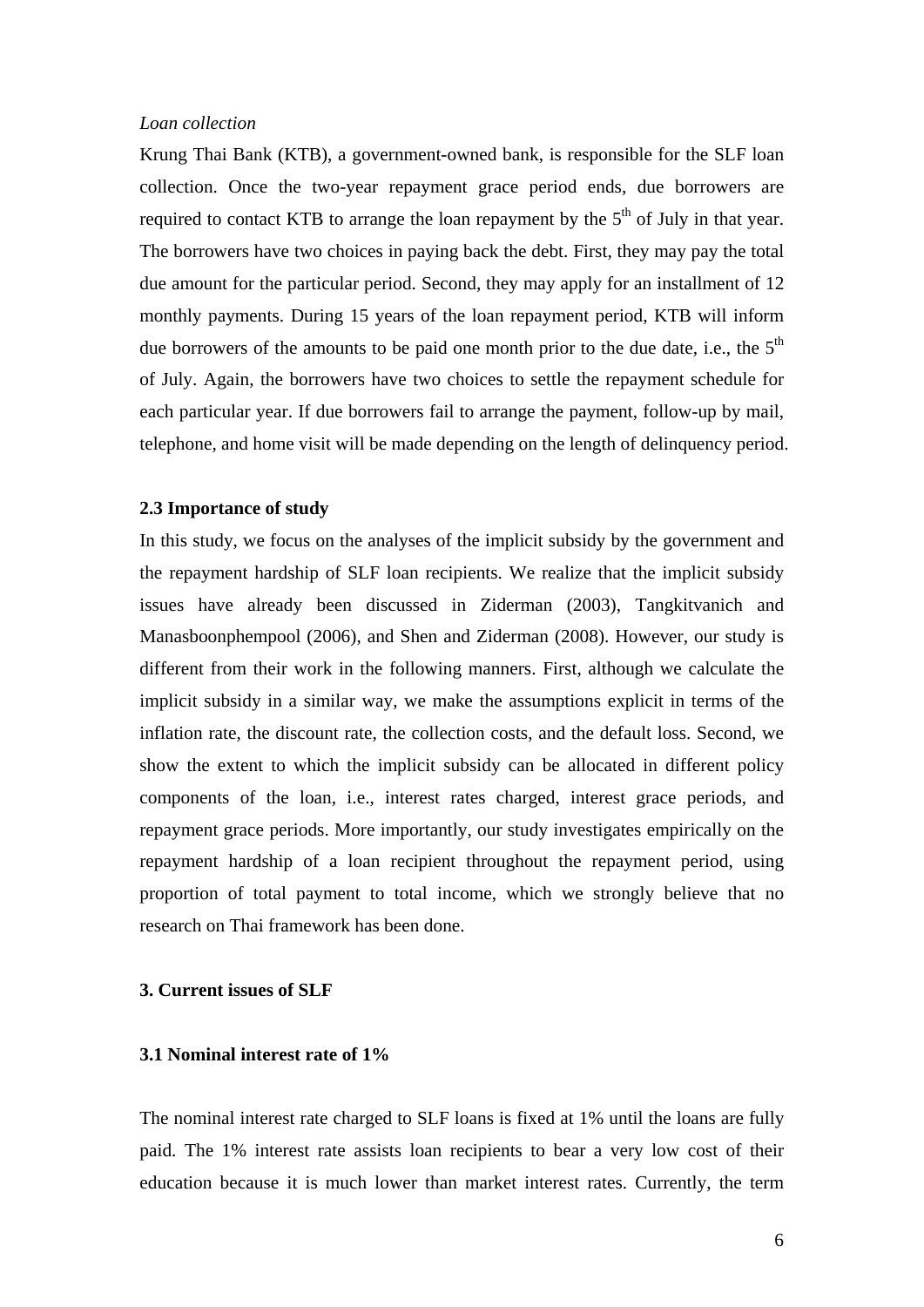deposit interest rate of the Government Saving Bank is 3% and the interest rate of long-term government bonds is  $5\%$ .<sup>[10](#page-7-0)</sup> It means that the government has to subsidize the SLF at least about 2-3% over the 15-year repayment schedule.

Furthermore, the 1% interest rate charged highly affects the present value of repayment in the future. Assuming that an average inflation rate is 4%, the government subsidizes loan recipients about 3%. The amount of repayment reduces through time at a real rate of 3%. When the total loans, charged with 1% interest rate, are fully paid after 21 years (4-year course of study, 2-year grace period and 15-year repayment period), the government would receive much lesser amount of money in real term.

#### **3.2 Grace period**

The SLF allows loan recipients to start loan repayment two years after their graduation. The two-year grace period of repayment benefits loan recipients, but increases the government subsidy. Moreover, since the loan application date, the borrowers are not obliged to pay interest, or to make a repayment for seven years, meaning that the government has to bear a high cost of lending for the seven-year interest grace period. In addition to this, the SLF allows the borrowers to postpone their repayment in a total period of two years if they are unemployed or face a natural disaster, riot, or war.

#### **3.3 Administration/collection cost**

It might be arguable that the administration process under the SLF leads to high expenses because it is involved with several parties. The SLF hires KTB to be responsible for loan approval process and "normal" loan collection. In the fiscal year of 2008, KTB is allocated the overall administration cost about 227 million baht.<sup>[11](#page-7-1)</sup> The bank is in charge of loan approval after receiving all relevant documents from borrowers' educational institutions. Through KTB, tuition fee loans are paid directly to an educational institution, while monthly allowances and expenses are credited to

<span id="page-7-0"></span> $10$  The Bank of Thailand as of May 2008 (www.bot.or.th)

<span id="page-7-1"></span> $11$  Weesakul, B. (2008, pers. comm., 10 May) referred to the figures from the SLF's budget of 2008.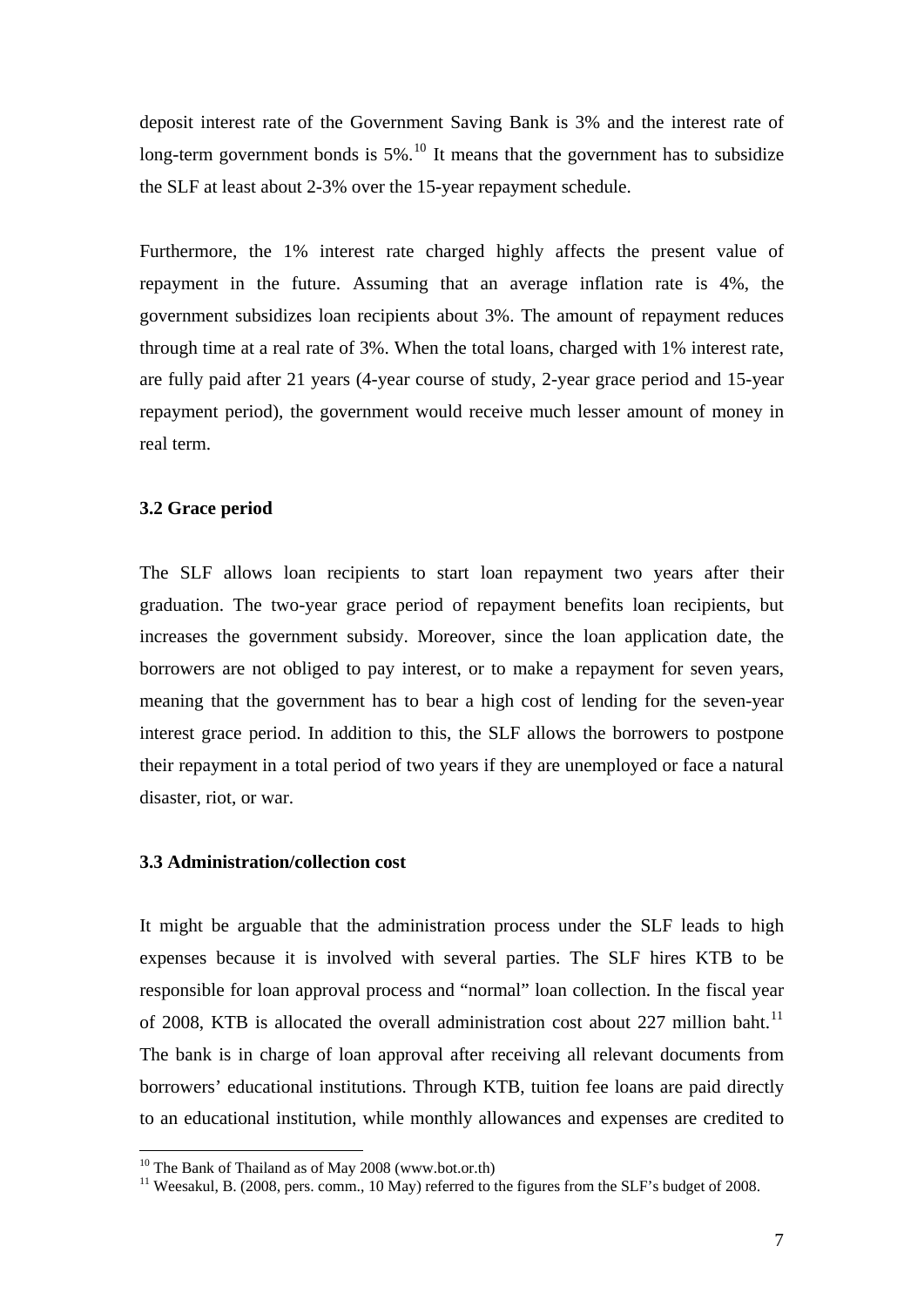borrowers' KTB bank accounts. During the loan collection process, KTB will inform borrowers the amount of payment, and if the borrowers fail to repay the loan, KTB will follow up by mail and phone.

After five years of repayment schedule, the unpaid loans will be classified as "delinquent" loans. For the delinquent loans, the Legal Affairs Division of Office of SLF contracts out many law firms to follow up. From an interview with Professor Dr. Boonserm Weesakul, an SLF's honorary board member, at the steady state, approximately 34,000 cases are sent to law firms every year. The total cost of loan collection paid to law firms is set to be about 521 million baht, and the SLF plans to spend 14.5 million baht to publicize the process of loan collection in the fiscal year of 2008.[12](#page-8-0)

#### **3.4 Defaults**

The high level of government subsidy to the SLF also stems from default loss. Several students may not meet their loan repayment obligation, meaning that when and if a borrower's income is low for a period, he or she will face a difficulty to repay the loan. Also, some students may still be unemployed until the two-year grace period of payment finishes, or may continue a postgraduate course. In addition, the probability of default loss may be increased by contract breach and death of loan recipients.

Table 2 shows the summary of loan repayment of 1999-2006 due cohorts of borrowers. Official figures show that, for each due cohort, about 40% of due borrowers commence their repayment in July of the first repayment year, while 60% of due borrowers fail to make any repayment. The unpaid borrowers may include ones who are not able to repay and request for deferral of loan repayment, or ones who do not commit to their loan repayment. After the first five years of repayment schedule, the proportion of payers to due borrowers increases to about 80%. This five-year period is a cutoff point for the Legal Affairs Division of Office of SLF to handle delinquent loans. The legal procedure helps force due borrowers to repay loans to some degree. Therefore, the first two due cohorts, i.e. due cohorts 1999 and 2000,

1

<span id="page-8-0"></span> $12$  The figures are from the SLF's budget of 2008.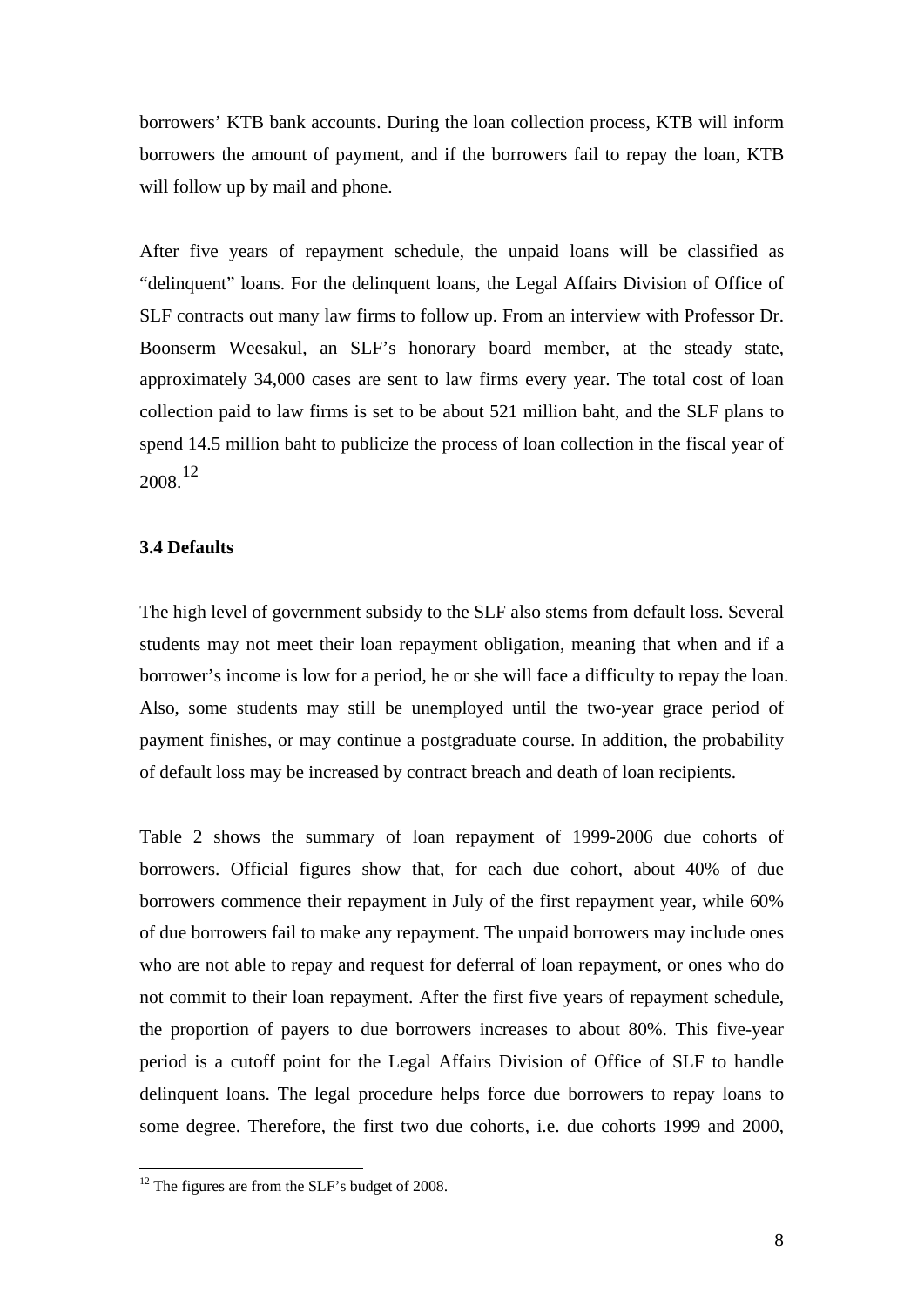show that around 15% of the due borrowers do not pay after eight years, which should be considered as a steady state. This 15% default loss will be used in implicit subsidy calculation.

|                | Number of        |       | <b>Repayment year</b> |       |       |       |       |       |       |       |
|----------------|------------------|-------|-----------------------|-------|-------|-------|-------|-------|-------|-------|
| Due            | Due              | July  | July                  | July  | July  | July  | July  | July  | July  | Apr   |
| <b>Cohorts</b> | <b>borrowers</b> | 1999  | 2000                  | 2001  | 2002  | 2003  | 2004  | 2005  | 2006  | 2007  |
| 1999           | 18,672           | 15.93 | 68.18                 | 76.84 | 81.00 | 82.85 | 85.56 | 88.58 | 89.77 | 88.51 |
| 2000           | 66,555           |       | 38.92                 | 74.83 | 76.80 | 79.15 | 79.87 | 82.66 | 87.79 | 87.31 |
| 2001           | 135.314          |       |                       | 41.21 | 66.60 | 72.00 | 73.22 | 73.85 | 80.05 | 82.65 |
| 2002           | 207,102          |       |                       |       | 40.30 | 61.01 | 66.21 | 67.28 | 68.36 | 74.60 |
| 2003           | 226,105          |       |                       |       |       | 39.19 | 58.78 | 61.06 | 62.63 | 62.78 |
| 2004           | 245,961          |       |                       |       |       |       | 41.13 | 62.94 | 65.31 | 65.74 |
| 2005           | 281,070          |       |                       |       |       |       |       | 39.34 | 60.38 | 63.50 |
| 2006           | 275,580          |       |                       |       |       |       |       |       | 45.89 | 62.97 |

**Table 2: Proportion of payers to total number of due borrowers (%)** 

Source: Report on student loan payment and repayment, the SLF (1999-2006) by KTB as of May 2007

#### **4. Implicit subsidies**

In order to calculate the implicit subsidy, we first assume that an average loan per head of university students, including tuition fees and living expenses, is equivalent to 200,000 baht for a four-year course.

Table 3 shows an average tuition fee (four-year course) and the number of borrowers at each type of universities in Thailand. The average tuition fee varies across the type of universities. As expected, the average tuition fee per course of a private university is the highest, which is 180,000 baht. A public university charges approximately 72,000 baht per course, while the average tuition fee of a Rajamangala University of Technology is 48,000 baht per course. The lowest average tuition fee is 48,000 baht per course at a Rajabhat university. The proportion of borrowers is 37% at a Rajabhat university, followed by 30% at a private university, 22% at a public university and 11% at a Rajamangala University of Technology.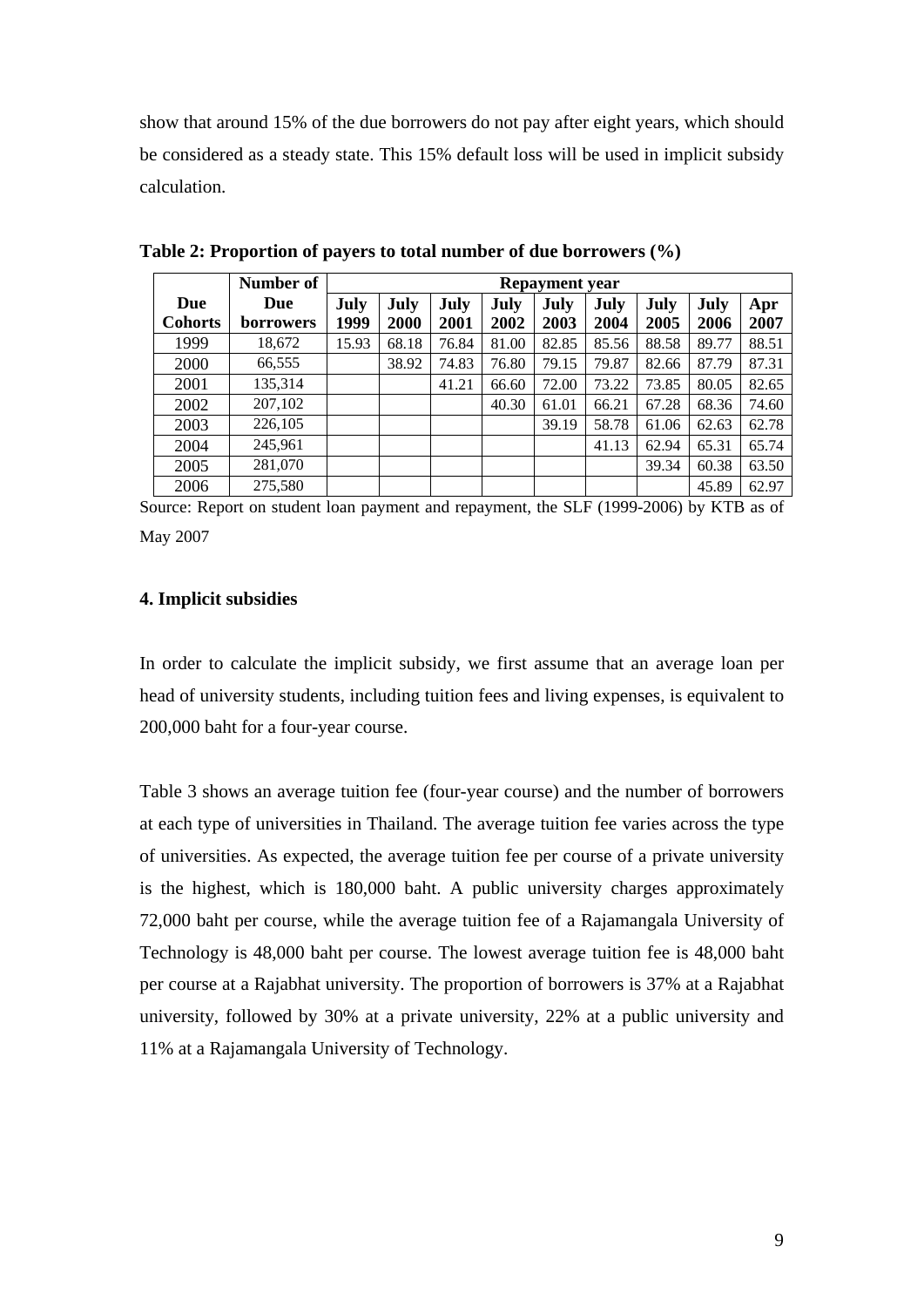| <b>Types of universities</b>         | <b>Average tuition fee</b> | No. of borrowers |  |
|--------------------------------------|----------------------------|------------------|--|
|                                      | (Baht)                     |                  |  |
| Private University                   | 180,000                    | 100,489          |  |
| <b>Public University</b>             | 72,000                     | 75,469           |  |
| Rajamangala University of Technology | 48,000                     | 39,069           |  |
| Rajabhat University                  | 36,000                     | 125,546          |  |

**Table 3: Average tuition fee per course and number of borrowers in 2003** 

Source: Office of Student Loans Fund

#### Weighted average tuition fee

## $=$  Average tuition fee per course  $\times$  Number of borrowers at each type of universities

#### Total number of borrowers

From these figures, we calculate the weighted average tuition fee per course in 2003, which is about 88,000 baht per person. To make a simple calculation, we assume that the weighted average tuition fee per course in 2008 is approximately 100,000 baht per borrower. In addition, university students can borrow monthly expenses, including accommodation and living expenses, from the SLF. According to borrowing conditions of the SLF, each student can borrow a personal expense loan of 2,000 baht per month.[13](#page-10-0) Hence, the total personal expense loan amount for a four-year course is 96,000 baht per person. Together with the tuition fee loan, we assume that an approximate total loan for a four-year university course is 200,000 baht per head.

Furthermore, we assume an inflation rate of 4%, which is the average inflation rate from 2004 to 2007.<sup>[14](#page-10-1)</sup> The inflation rate is used to adjust the amount of loan repayment in each year over the 15-year repayment period to a real term of money. We also assume a discount rate of 3%, which is quoted by a general agreement of Times Preference Experts. We use the discount rate to calculate the present values of total payment, loan amount, and collection costs.

The collection costs are assumed to be 3% of the total payment over the 15-year repayment period and it is added to the total loan amount per borrower. Referring to the previous section, the total collection costs are 763 million baht per year, including

1

<sup>&</sup>lt;sup>13</sup> Source: SLF's Handbook, Office of Student Loans Fund

<span id="page-10-1"></span><span id="page-10-0"></span><sup>&</sup>lt;sup>14</sup> The Bank of Thailand reports the inflation rates of 2.7% in 2004, 4.5% in 2005, 4.7% in 2006, and 2.3 % in 2007 (www.bot.or.th).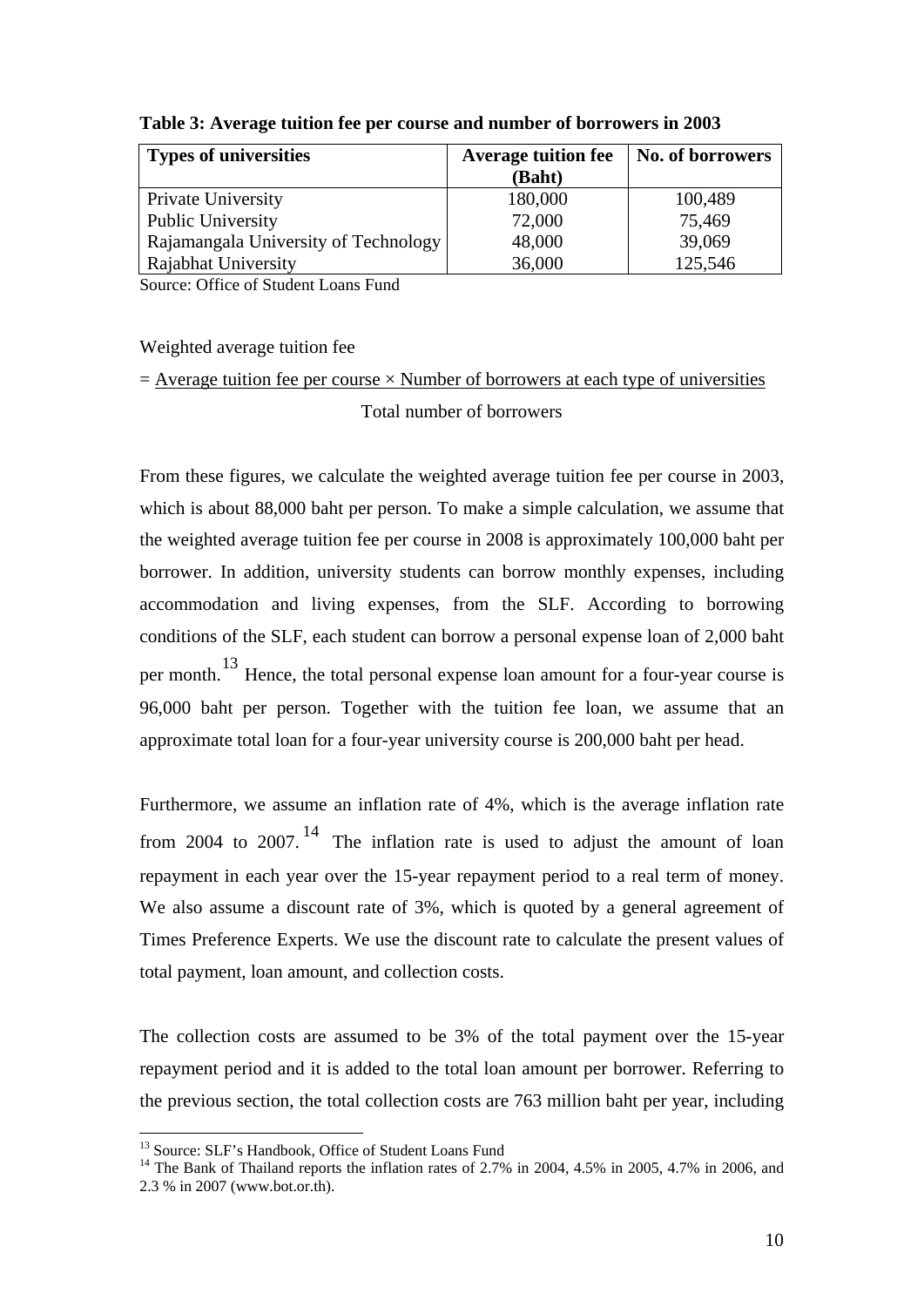fees paid to KTB and law firms, and expenses to promote loan repayment. The approximate collection costs of 3% are the proportion of total collection costs (763 million baht) to outstanding loans per year (27,000 million baht).

The default loss of 15% is used to adjust the total repayment over the 15-year repayment period. Default loss is assumed to mean that 15% of the borrowers pay nothing over the repayment period, while 85% of the borrowers pay a full amount. These figures are from Table 2, which shows that it is likely that 85% of total due borrowers pay back loan at the steady state (Weesakul, B. 2008, pers. comm., 10 May).

The calculation of the implicit subsidy in this study turns out to be similar to Shen and Ziderman (2008), which is shown in Table 4 below.

Implicit subsidy = 
$$
1 - \left[ \frac{PV \text{ of total payment adjusted by loan loss}}{PV \text{ of total loan amount} + PV \text{ of total collection cost}} \right]
$$

The current SLF is examined under repayment conditions of a 1% nominal interest rate charged to total loan amount, a two-year grace period of repayment, interest charged three years after graduation, and a repayment schedule of 15 years. In addition to the analysis of the current SLF, we also analyze three comparison SLF schemes, which vary in terms of the number of grace periods of repayment and interest charged. Moreover, we propose to analyze the schemes with the adjustment of the interest rate, 1% versus 7%. The nominal interest rate of 7% is equivalent to a real rate of interest of 3%, given that the inflation rate is 4%. If the government's cost of borrowing is 3%, this interest subsidy will be removed. Table 4 shows the results of implicit subsidy calculation of four different schemes with two interest rate regimes.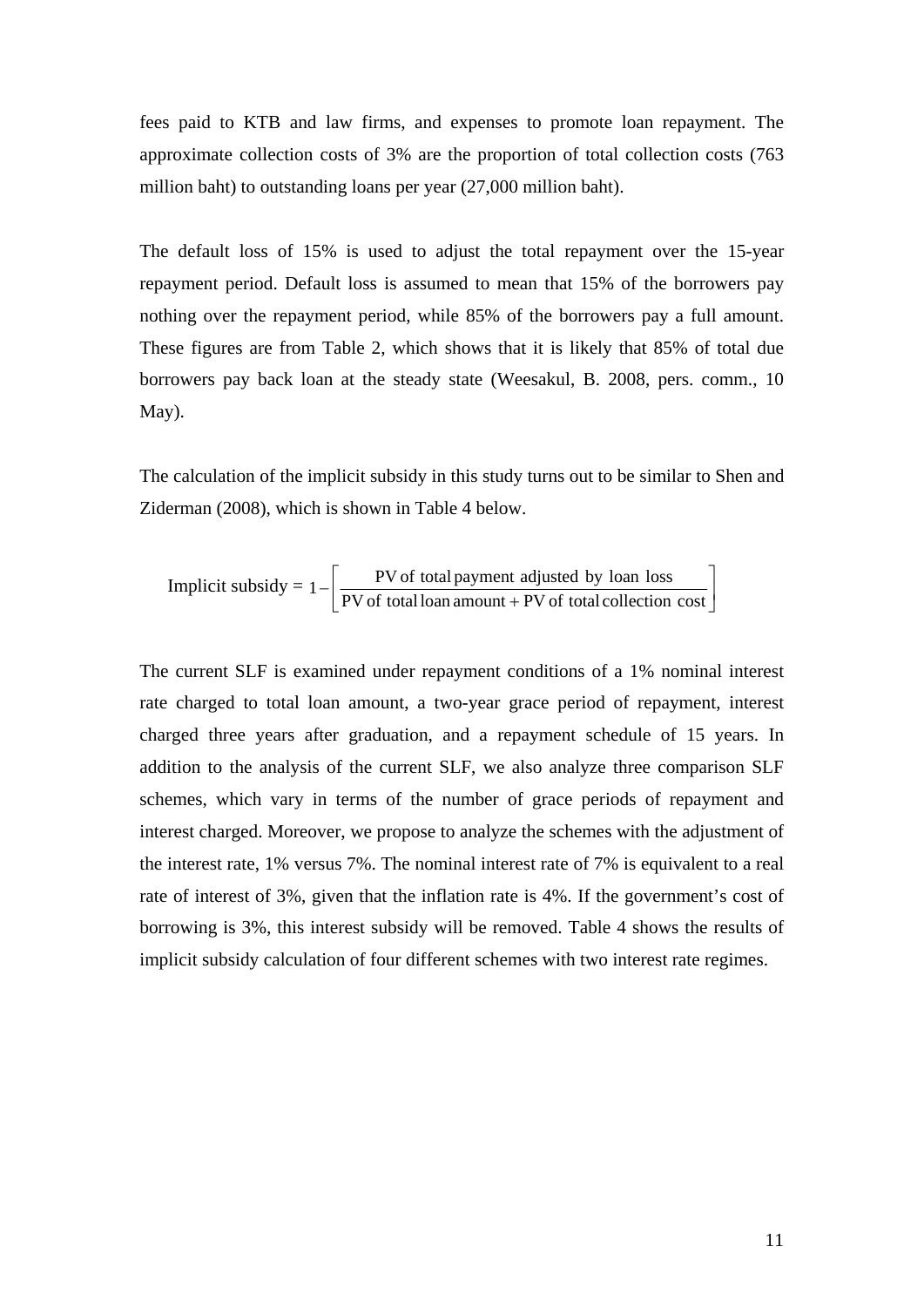| $1000 \div 10000 \div 10000$                                                              |        |        |  |  |  |  |
|-------------------------------------------------------------------------------------------|--------|--------|--|--|--|--|
| <b>Nominal interest rate</b>                                                              | $1\%$  | $7\%$  |  |  |  |  |
| Two-year repayment grace period and interest rate charged three<br>years after graduation | 65.68% | 44.62% |  |  |  |  |
| No repayment grace period and interest rate charged three years<br>after graduation       | 60.57% | 36.44% |  |  |  |  |
| Two-year repayment grace period and interest rate charged on<br>enrollment                | 50.55% | 20.29% |  |  |  |  |
| No repayment grace period and interest rate charged on<br>enrollment                      | 46.60% | 19.92% |  |  |  |  |

**Table 4: Implicit subsidies (%)** 

Table 4 shows that the implicit subsidy of the current SLF is 65.68%, which is similar to Shen and Ziderman (2008) and Tangkitvanich and Manasboonphempool (2006). Specifically, Shen and Ziderman (2008) report 28.21% of the loan recovery ratio, incorporating default loss, which is equivalent to 71.79% of the implicit subsidy. Using the same approach as Shen and Ziderman (2008), Tangkitvanich and Manasboonphempool (2006) show that the loan recovery ratio is 33.2% (i.e. the implicit subsidy is 66.8%), assuming the discount rate of 4% and the default rate of 10%. The differences in the implicit subsidy calculations derive from different estimation formula and assumptions of inflation rate, discount rate, default loss, and collection costs.

Our results indicate that the implicit subsidy is affected by the interest rate charged, the grace period of repayment, and the grace period of interest charged. Interest rate subsidies are potentially the most important aspect of the government subsidy and these arise because interest rates charged on debt are typically lower than the borrowing cost of the government. If we adjust the nominal interest rate from 1% to 7%, meaning that the real interest rate is 3% which is equivalent to the discount rate, the implicit subsidy decreases to 44.62%. This could be roughly summarized that 1% of the interest rate charged to the loan reduces the implicit subsidy by 3.51%.

We estimate the effect of changes in the repayment grace period on the subsidy. Based on other conditions of the current SLF system, the implicit subsidy declines from 65.68% to 60.57% if borrowers are required to make a repayment after the graduation (zero repayment grace period). The interest grace period also has an impact on the implicit subsidy. If the interest is imposed on enrollment, the implicit subsidy reduces to 50.55%. Even assuming no grace period of repayment and interest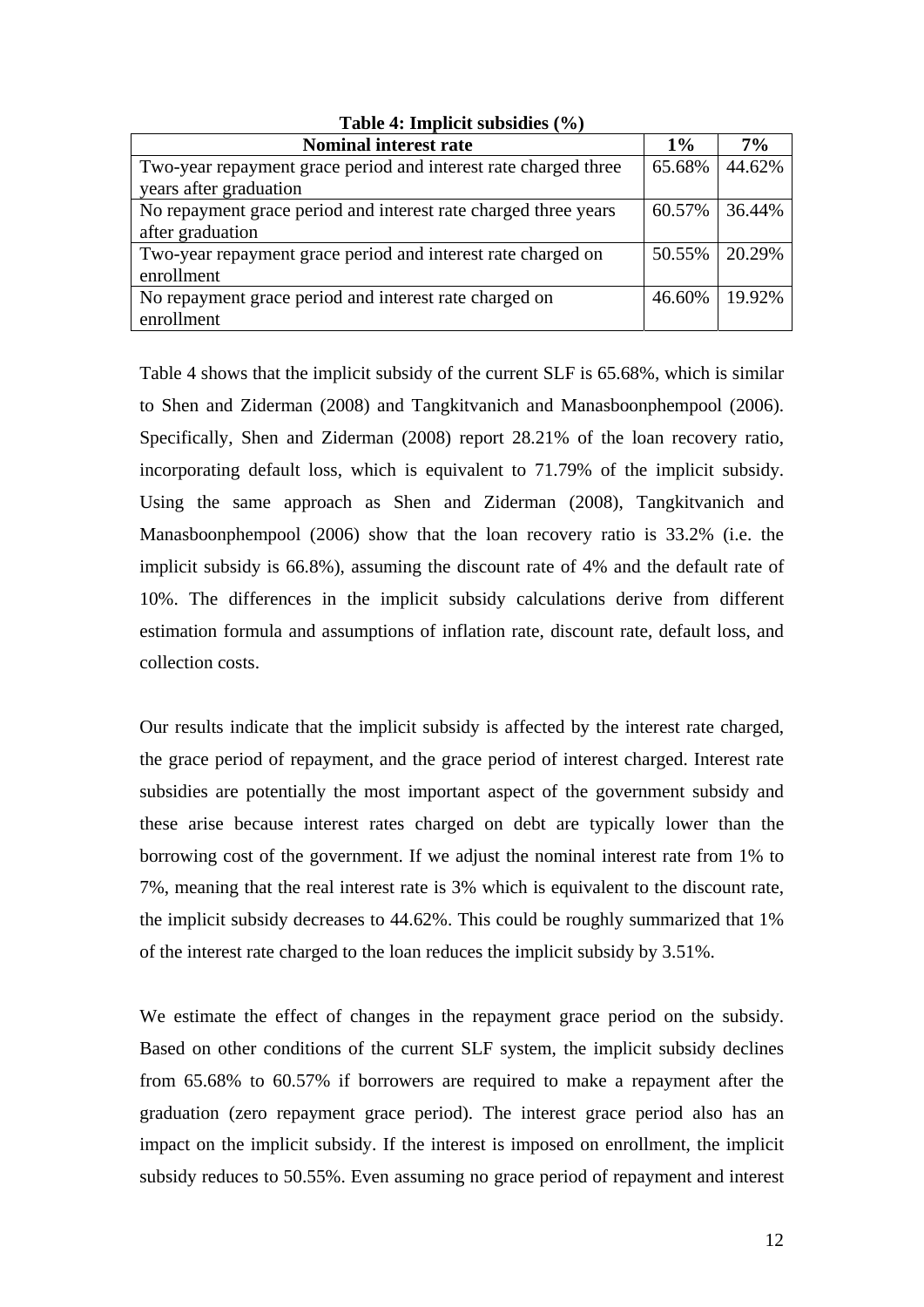charged on enrollment, the implicit subsidy roughly declines from 65.68% to 46.60%. These results indicate that the impact of the interest rate charged on the implicit subsidy is much stronger than that of the repayment grace period and that of the interest grace period.

Under the schemes of 7% interest rate charged on SLF, the implicit subsidy decreases to 36.44% when there is no grace period of repayment, and to 20.29% when there is no grace period of interest. If we drastically alter the current SLF, assuming 7% interest rate charged, zero repayment grace period and interest rate charged on enrollment, the implicit subsidy substantially reduces to 19.92%, or to less than a third of the estimate for the current SLF of about 65 per cent. The findings of Table 4 suggest that the impact of grace period parameters on the implicit subsidy is greater at the high interest rate.

We also calculate the implicit subsidy assuming that the default loss is 20% and everything else remains constant. This 20% default loss refers to the proportion of unpaid due borrowers after the five-year period cutoff point for the Legal Affairs Division of Office of SLF to handle delinquent loans. Results available from the authors show that at the interest rate of 1%, the implicit subsidy increases by around 2%, while at the interest rate of 7%, it increases by about 4%, compared to the current SLF with an assumed 15% default loss. As expected, at a higher interest rate charged, the impact of default loss on the implicit subsidy is greater. However, adjusting the default loss does not significantly change our analysis of the implicit subsidy.

#### **5. Repayment hardships**

#### **5.1 Data and Methodology**

To investigate the repayment hardship of loan recipients, we need the estimated future income of the loan recipients. We use the age-earnings profile of average Thais with an undergraduate degree provided by Chapman and Lounkaew (2008). They construct the age-earnings profile of Thai graduates using data from the 2006 Labor Force Survey conducted by the National Statistical Office. The sample is classified into female and male graduates. Their income is measured as wages from their main jobs with a minimum of 20 working hours per week. The estimated income of average graduates is constructed based on the Ordinary Least Square (OLS), which is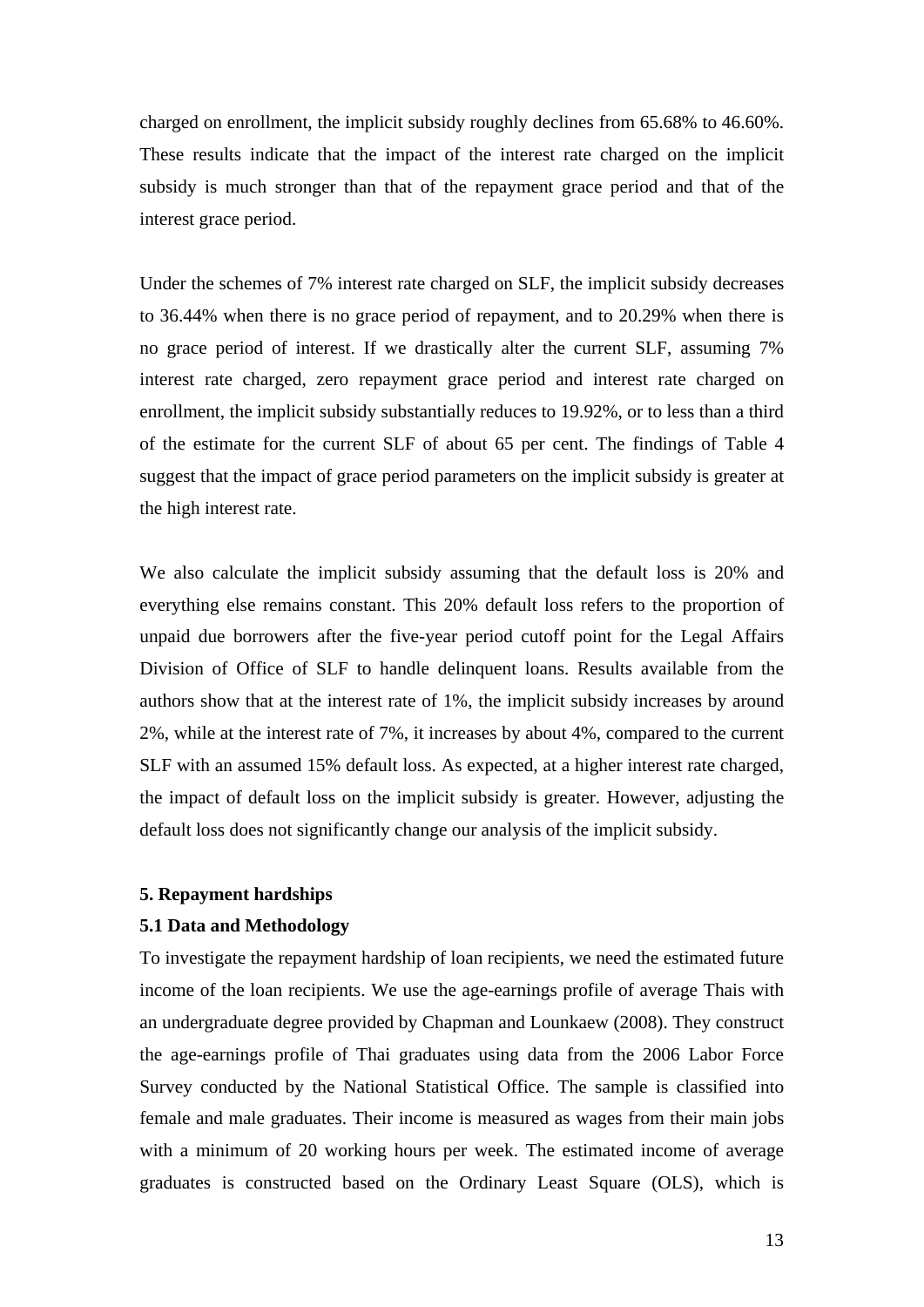estimated using potential experience (in a quadratic form) and educational background.<sup>[15](#page-14-0)</sup>

Table 5 shows the descriptive statistics of the sample's earnings. The number of observations is 6,899 and 9,871 for male and female graduates, respectively. On average, female graduates earn approximately 172,000 baht per year, which is lower than the male graduates' earning of about 190,000 baht per year. The minimum wages of female graduates are 13,200 baht per year, while male graduates earn at least 18,200 baht per year.

Moreover, to examine how the repayment hardship of loan recipients under the SLF scheme will be different when the loan recipients earn much lower than the average, we use the age-earnings profile of graduates whose income is in the bottom 10%, i.e., unlucky graduates. To calculate the estimated future income of unlucky graduates, we also use the same regression model as that of average graduates. The descriptive statistics of unlucky graduates in Table 5 show that the number of observations for unlucky graduates is 1,038 and 668 for female and male graduates, respectively. The minimum earning of unlucky female graduates is 12,500 baht, but on average they earn 75,994.96 baht. As for unlucky male graduates, their average income is 78,972.62 baht, which is higher than that of female ones.

| <b>Sub-Sample</b> | No. of<br>observations | Min    | Max     | Mean      | <b>Median</b> | <b>Std dev</b> |
|-------------------|------------------------|--------|---------|-----------|---------------|----------------|
| Female graduates  | 9.871                  | 13.200 | 480,003 | 172,116.1 | 148,800       | 85,172.42      |
| Male graduates    | 6,899                  | 18.200 | 521,440 | 190,350.2 | 180,000       | 88,589.68      |
| Unlucky female    |                        |        |         |           |               |                |
| graduates         | 1,038                  | 12.500 | 130,600 | 75,994.96 | 71,400        | 25,485.52      |
| Unlucky male      |                        |        |         |           |               |                |
| graduates         | 668                    | 6.250  | 149,400 | 78.972.62 | 74.600        | 22,092.78      |

| Table 5: Descriptive statistics of earnings |  |  |
|---------------------------------------------|--|--|
|---------------------------------------------|--|--|

1

<span id="page-14-0"></span><sup>&</sup>lt;sup>15</sup> There is a possible unemployment issue. However, it is probably not very serious because the average unemployment rate of female and male graduates during the 15-year repayment period is only around 8% and 4%, respectively.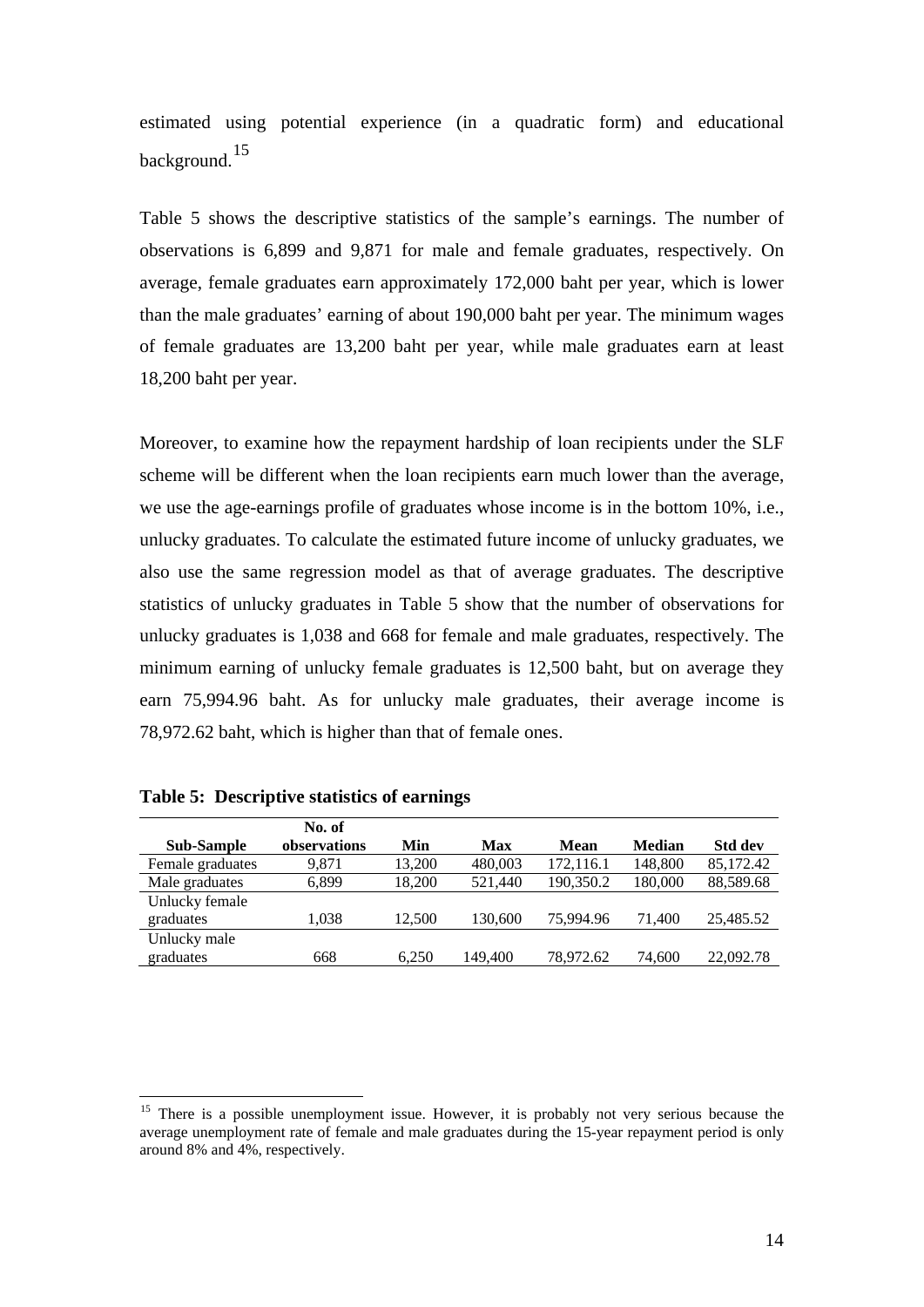The age-earnings profile over a period of working life of average female and male graduates and that of unlucky female and male graduates are shown in Figure 1 and Figure 2, respectively.



**Figure 1: Age-Earnings profile of average graduates** 



**Figure 2: Age-Earnings profile of unlucky graduates**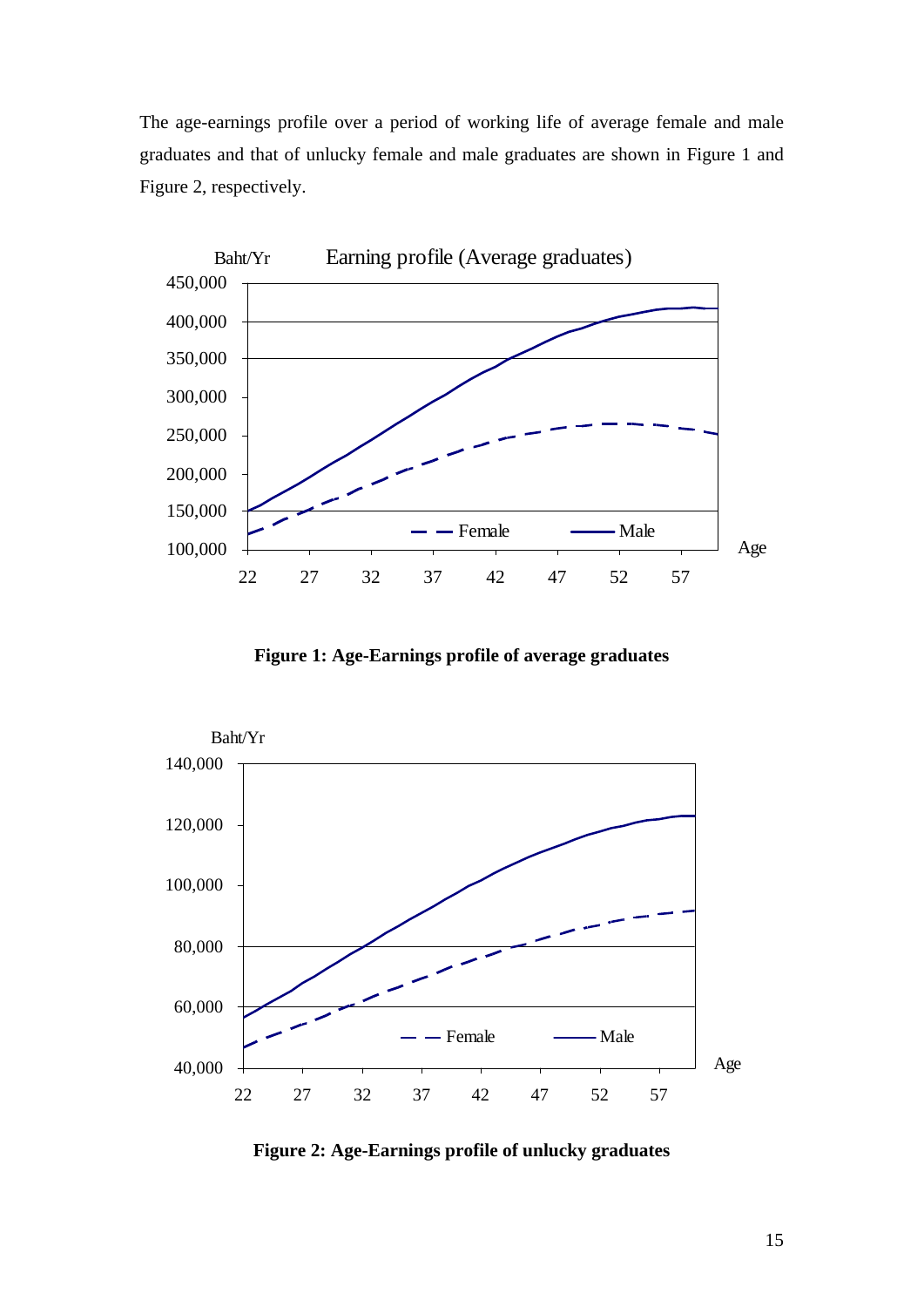To calculate the repayment hardship, there are four sub-samples in our analysis, i.e. average female graduates, average male graduates, unlucky female graduates and unlucky male graduates. The repayment hardship is calculated as below.

> Total income Repayment hardship  $=\frac{\text{Total loan repayment}}{\text{Total } \cdot \cdot \cdot}$

The total loan repayment of each period is adjusted to a real term, using the inflation rate of 4% and total income, estimated by the regression model, is in a real term.

#### **5.2 Analysis**

Consistent with the implicit subsidy analysis, we calculate the average repayment hardship over the 15-year repayment period of average female and male graduates as well as unlucky female and male graduates under the four different SLF schemes. The results are presented in Table 6.

| <b>Schemes</b>            | Interest rate 1\% |             |                       |       | Interest rate 7.0% |             |                |             |
|---------------------------|-------------------|-------------|-----------------------|-------|--------------------|-------------|----------------|-------------|
|                           | Average           |             | <b>Unlucky</b>        |       | Average            |             | <b>Unlucky</b> |             |
|                           | <b>Female</b>     | <b>Male</b> | <b>Male</b><br>Female |       | <b>Female</b>      | <b>Male</b> | <b>Female</b>  | <b>Male</b> |
| 2 Rep. 3 Int <sup>a</sup> | 4.19              | 3.47        | 12.44                 | 9.72  | 6.87               | 5.74        | 20.13          | 15.81       |
| 0 Rep. 3 Int <sup>b</sup> | 4.55              | 3.76        | 14.20                 | 11.21 | 7.45               | 6.22        | 23.01          | 18.28       |
| 2 Rep, 0 Inf <sup>c</sup> | 4.46              | 3.70        | 13.21                 | 10.33 | 9.72               | 8.17        | 28.32          | 22.30       |
| 0 Rep, 0 Int <sup>d</sup> | 5.12              | 4.33        | 14.79                 | 11.69 | 10.22              | 8.78        | 28.95          | 23.06       |

**Table 6: Average repayment hardships (%)** 

<sup>a</sup> 2 Rep, 3 Int refers to "Two-year repayment grace period and interest charged 3 years after graduation".  $^{b}$  *0 Rep, 3 Int* refers to "No repayment grace period and interest charged 3 years after graduation".

*2 Rep, 0 Int* refers to "Two-year repayment grace period and interest charged on enrollment".

<sup>d</sup>O Rep, O Int refers to "No repayment grace period and interest charged on enrollment".

As expected, under the current SLF scheme (*2 Rep, 3 Int* with the interest rate of 1%), the average repayment hardship of the borrowers is the lowest among all schemes. Even for unlucky female graduates, the average repayment hardship is only as high as 12.44%. The current SLF is considered generous, because the government subsidizes a large portion of the loan in terms of a very low interest rate of 1%, a two-year grace period of loan repayment, and a seven-year grace period of interest charged.

Compared with the current SLF, when we change the repayment grace period from two years to zero (*0 Rep, 3 Int* with the interest rate of 1%), the average repayment hardship increases only less than 1% for all sub-samples. The result also holds when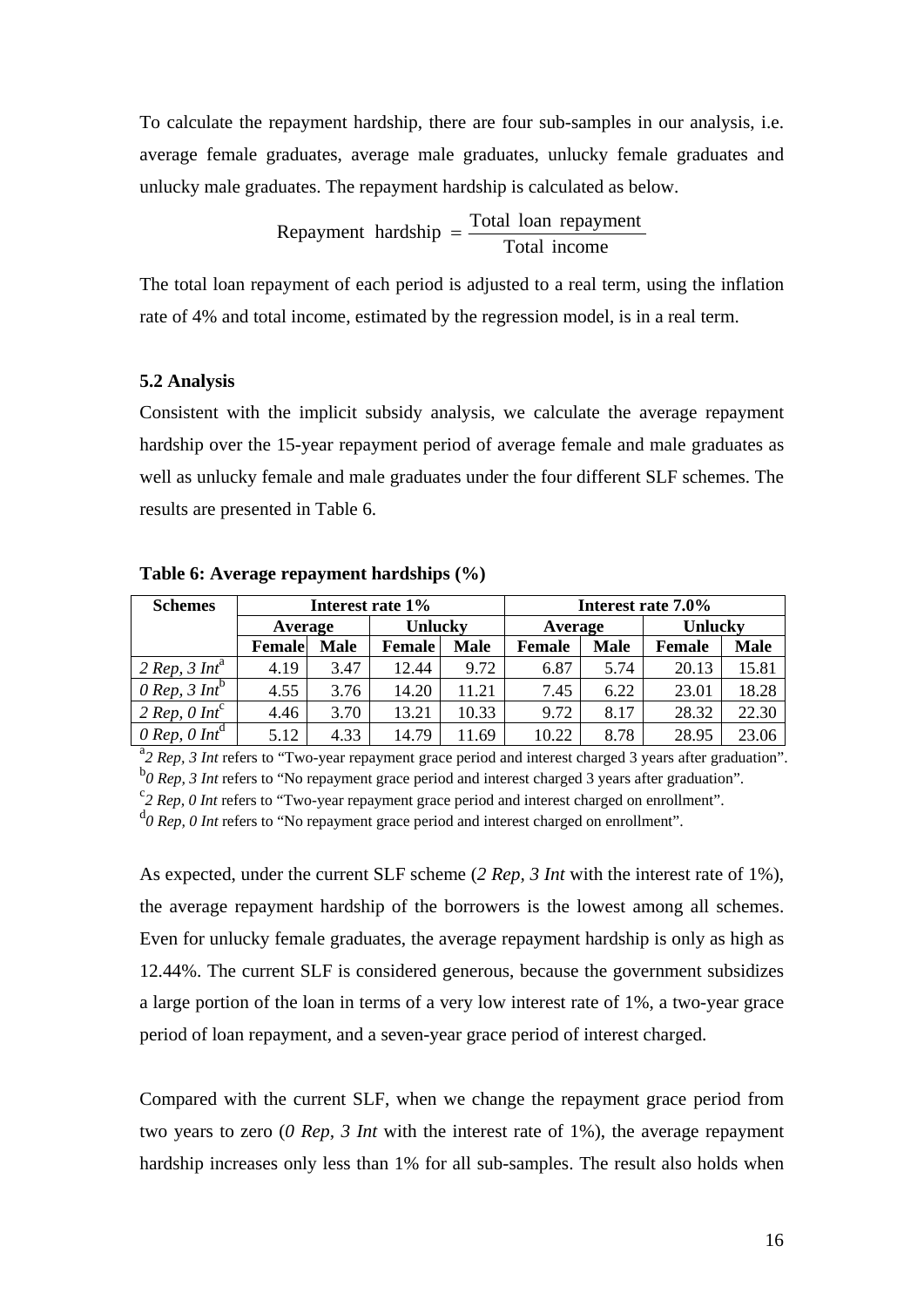adjusting the grace period of interest charged from seven years to zero (*2 Rep, 0 Int*  with the interest rate of 1%). These findings indicate that under the low interest rate regime, a change in the grace period conditions does not really affect the repayment hardship.

When we design a comparison SLF by changing the interest rate from 1% to 7% (*2 Rep, 3 Int* with the interest rate of 7%), the average repayment hardship of average graduates increases roughly by 2-3%. Differently, the average repayment hardship of unlucky graduates increases around 6-8%.

As previously discussed, the implicit subsidy is very high under the current SLF scheme, but it can be considerably lowered if we remove all forms of subsidization. The question here is what will happen to the repayment hardship of loan recipients? In other words, how much the repayment hardship will change when 1) the interest rate increases from 1% to 7%, 2) there is no grace period for loan repayment, and 3) the interest is charged on enrollment? Table 6 shows that the average repayment hardship under this radically modified SLF scheme (*0 Rep, 0 Int* with the interest rate of 7%) is as twice as much for all sub-samples, compared with the current SLF scheme. More precisely, the average repayment hardship increases from 4.19% and 3.47%, to 10.22% and 8.78% for average female and male graduates, respectively. As for unlucky female and male graduates, the average repayment hardship increases from 12.44% and 9.72%, to 28.95% and 23.06%, respectively. These findings show that for unlucky graduates, if the government decides to reduce the subsidy for student loans, they may have to pay as high as one-fourth of their income for the loan, on average.

We then compare the repayment hardship over the 15-year repayment period of the current SLF and the radically modified SLF scheme (*0 Rep, 0 Int* with the interest rate of 7%) for all sub-samples. Figure 3 shows that under the current SLF scheme, an average female graduate pays as low as 1.7% of her income to the SLF at the beginning of the repayment period because the SLF does not charge interest in the first year of repayment. When the interest is charged to her loan in the second year of the repayment period, the repayment hardship increases more than doubled to 3.62%. Then, the proportion of repayment to income gradually increases before it reaches the highest at 5.01% at the end of the repayment period. Similarly, for an average male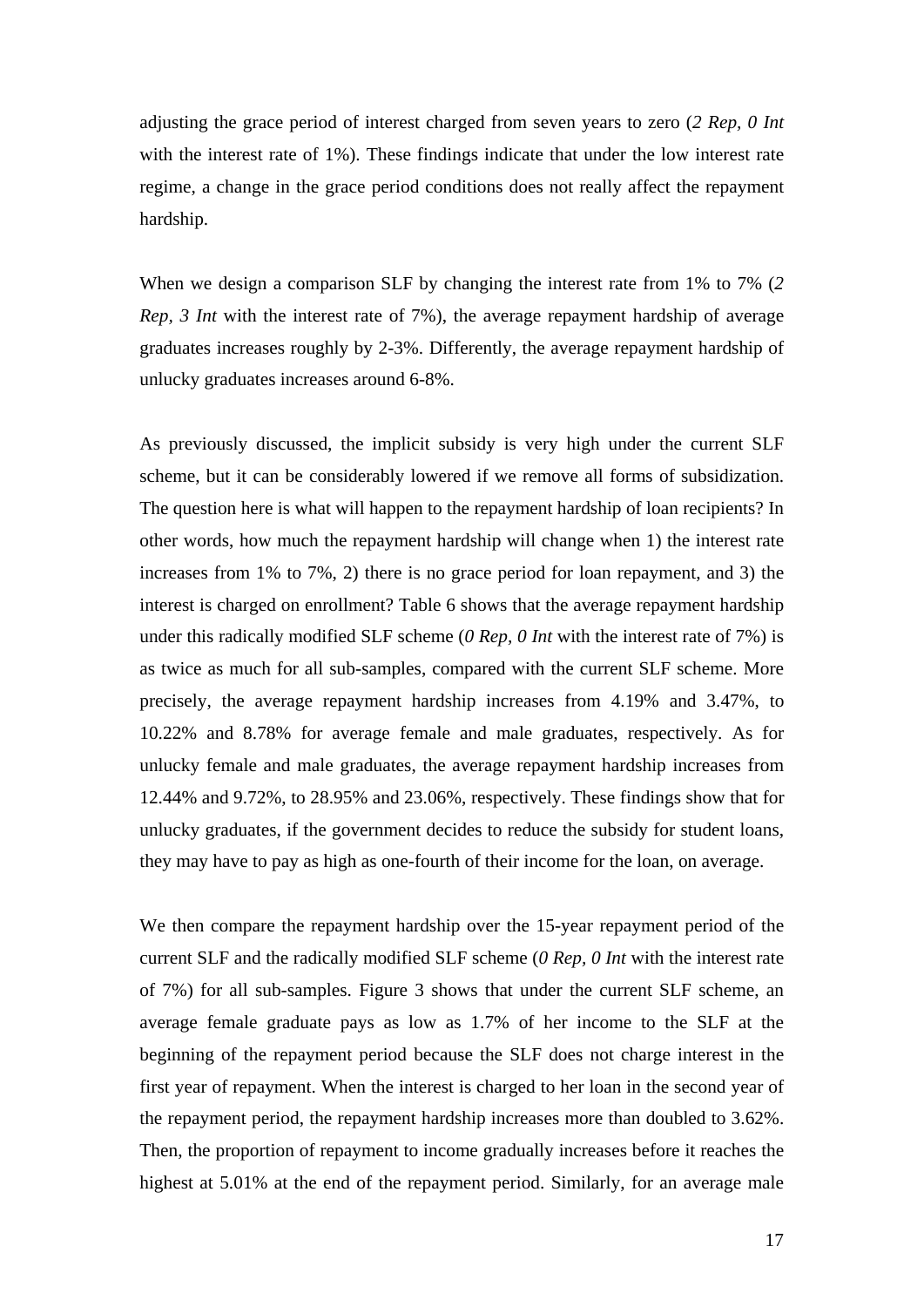borrower, the proportion of loan repayment to income increases from 1.53% in the first year to 3.21% in the second year. The maximum repayment hardship of average male graduates is  $3.95\%$  at the  $14<sup>th</sup>$  repayment year, while in the last repayment year (i.e., the  $15<sup>th</sup>$  year), the repayment hardship is 3.94%.



**Figure 3: Proportion of total payment to total income of average graduates Current SLF** 

Figure 4 shows the repayment hardship of unlucky graduates over the repayment period. Compared with that of average graduates, the proportion of repayment to income of unlucky graduates is much higher. More precisely, the proportion of loan repayment to income is the lowest at 4.53% and 3.71% in the first year of repayment, and it then rises to 9.81% and 7.97% in the second year for unlucky male and female graduates, respectively. Unlucky graduates are in the most difficulties in the last year of repayment. Specifically, the repayment hardship is 15.75% and 11.95% for unlucky female and male graduates, respectively.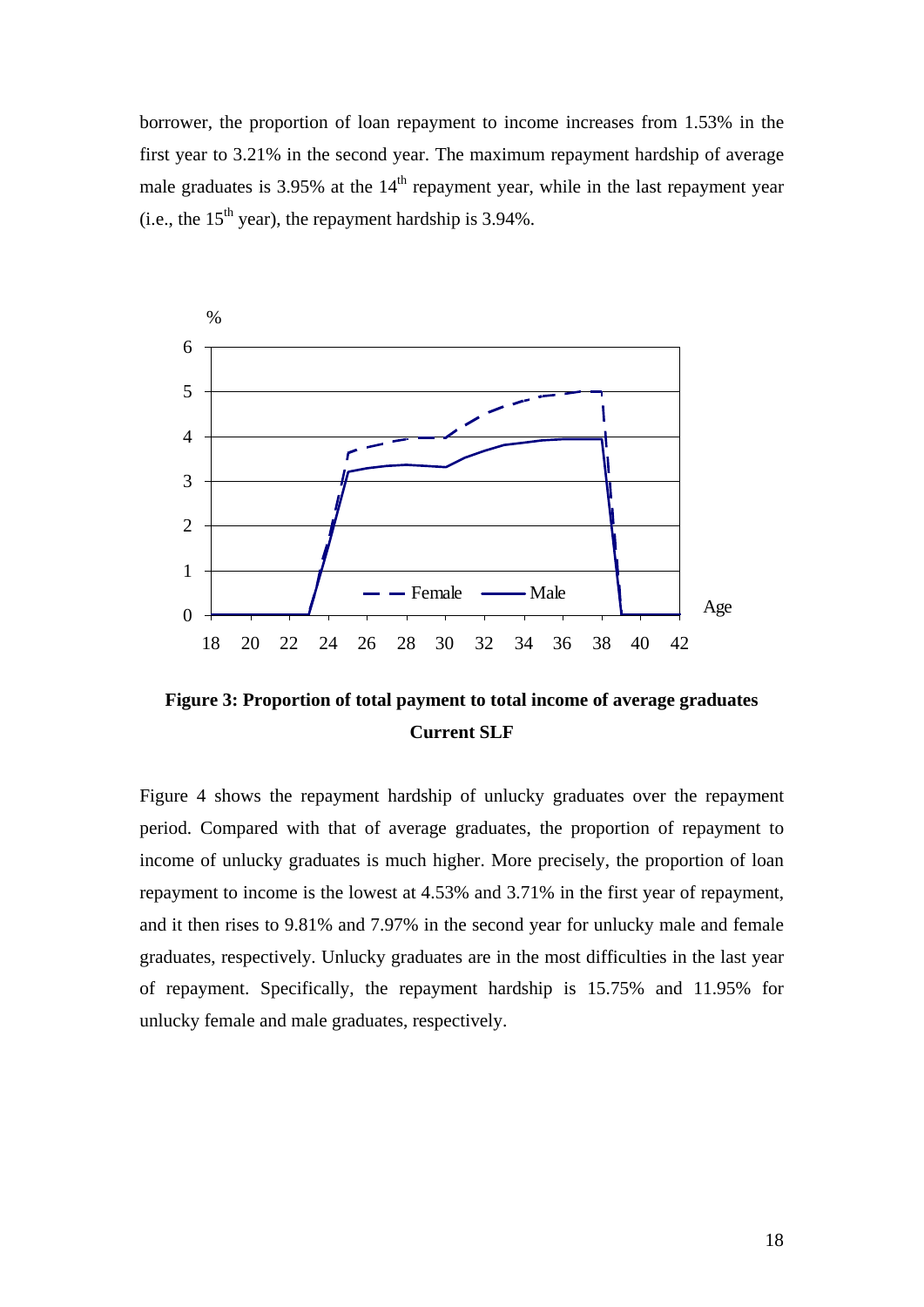

**Figure 4: Proportion of total payment to total income of unlucky graduates Current SLF**

The proposed SLF scheme that charges 7% interest rate on enrollment and requires the borrowers to pay immediately after graduation demonstrates a different pattern of repayment hardship, compared to the current SLF. The interest charged on enrollment has a strong impact on the repayment hardship of borrowers at the beginning of repayment period. Tendency of the role of the interest goes down over the repayment period because the size of principal is getting smaller. Therefore, the proportion of total loan repayment to total income is reducing overtime under this proposed SLF scheme. Moreover, as expected, the repayment hardship is higher under the modified scheme than the current scheme.

Considering the case of average borrowers, Figure 5 shows that at the start of the repayment period, an average female borrower pays 13.62% of her income as the principal plus interest charge of the loan. The proportion increases to 13.72%, which is the highest, at the second year of the repayment period. Then it declines gradually to the lowest of 7.14% at the end of the repayment period. The result also holds for an average male borrower. Nevertheless, the repayment hardship of a male borrower is around 1-1.5% lower than that of a female borrower.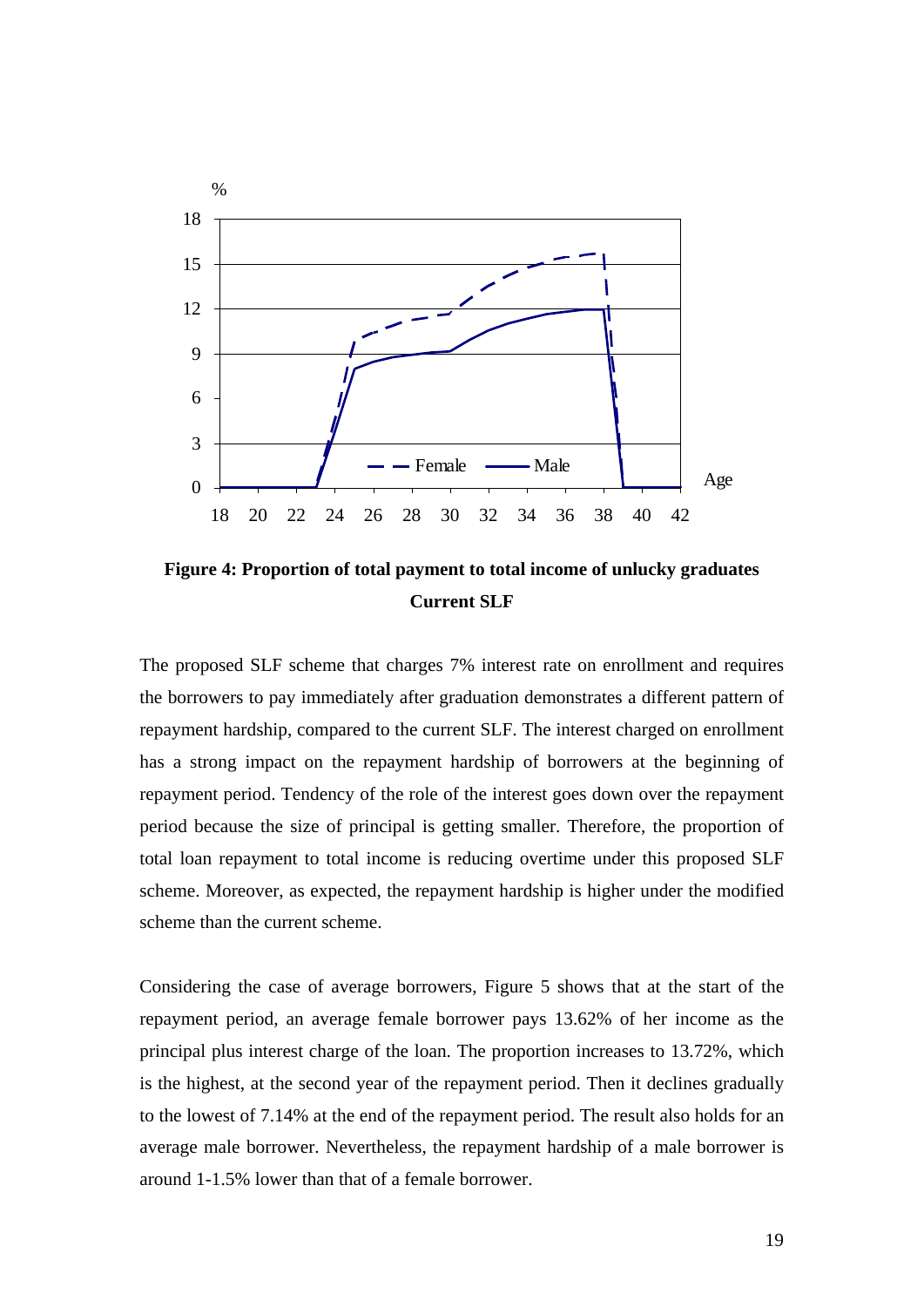

**Figure 5: Proportion of total payment to total income of average graduates 7% interest rate, and no repayment and interest grace periods** 

Similar to Figure 5, the repayment hardship of unlucky borrowers is shown in Figure 6. However, the proportion of repayment to income of unlucky borrowers is substantially greater than that of average ones. Specifically, the proportion peaks at 35.82% and 29.52% for unlucky female and male graduates, respectively, in the 2nd year of the repayment period. Subsequently, it declines to the lowest at 22.17% and 16.95% for female and male graduates, respectively, at the end of the repayment period.

We also compare the repayment hardship between average and unlucky graduates under the current SLF and the three proposed SLF schemes in Appendix 2.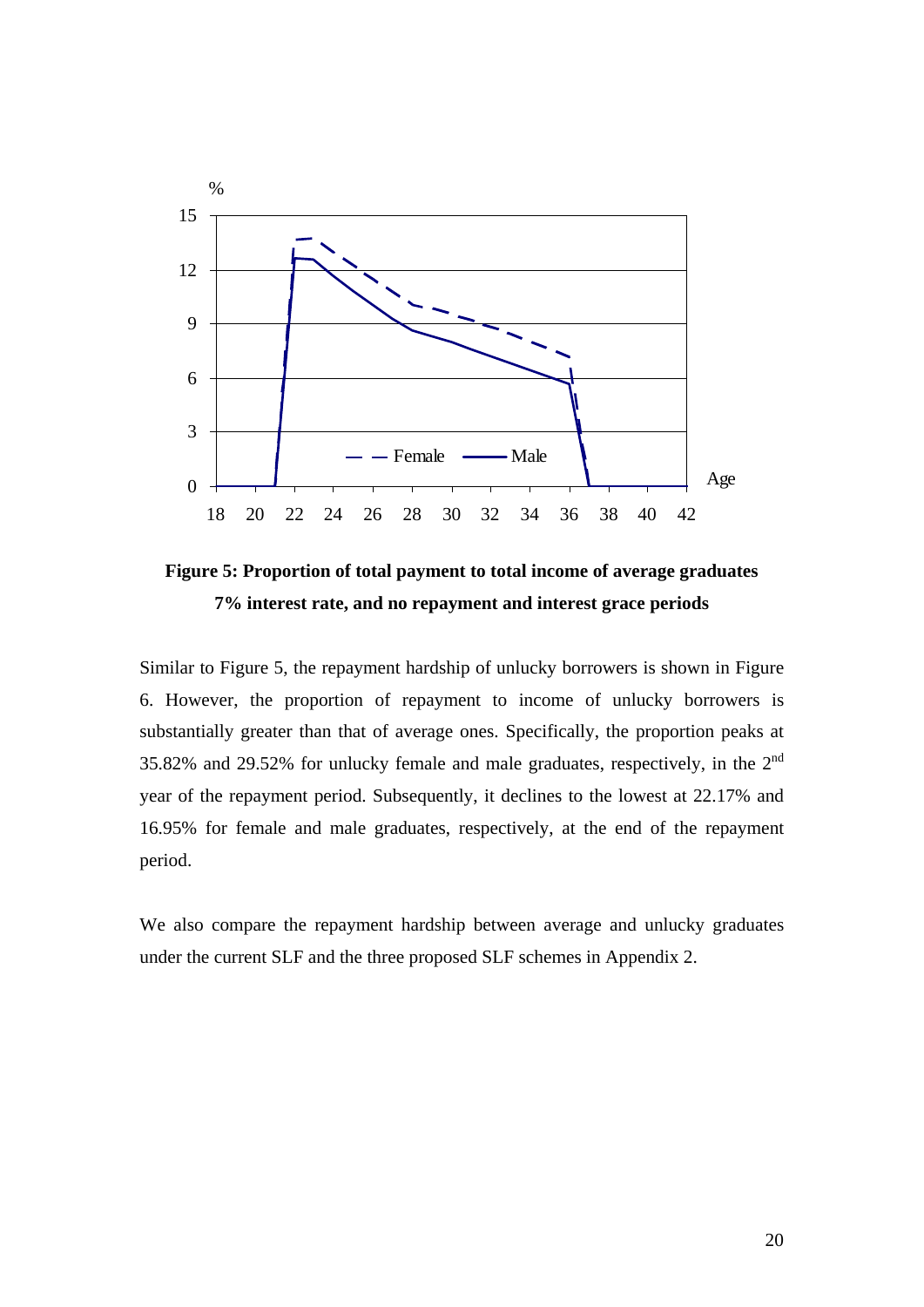

**Figure 6: Proportion of total payment to total income of unlucky graduates 7% interest rate, and no repayment and interest grace periods** 

The analyses of the implicit subsidy and the repayment hardship suggest that if the government modifies the current SLF by increasing the interest rate to 7% with no grace periods of repayment and interest charge, a very significant portion of the subsidy will be transferred to the borrowers. More precisely, from Table 4 the implicit subsidy is reduced by over two-thirds, while the borrowers face greater difficulties in paying the loan especially in the first several years. This then is the dilemma facing the Thailand government with respect to the SLF: the implicit interest rate subsidies are so high as to render the scheme close to a grant, but removing these subsidies results in what could be seen to be highly undesirable repayment hardships for the members of some groups. This will undoubtedly lead to higher defaults.

#### **6. Conclusion**

We analyze the implicit subsidy of the current SLF and the repayment hardship of borrowers in Thailand for the undergraduate level. We compare the current SLF with three alternative SLF schemes, assuming different grace periods of interest charge and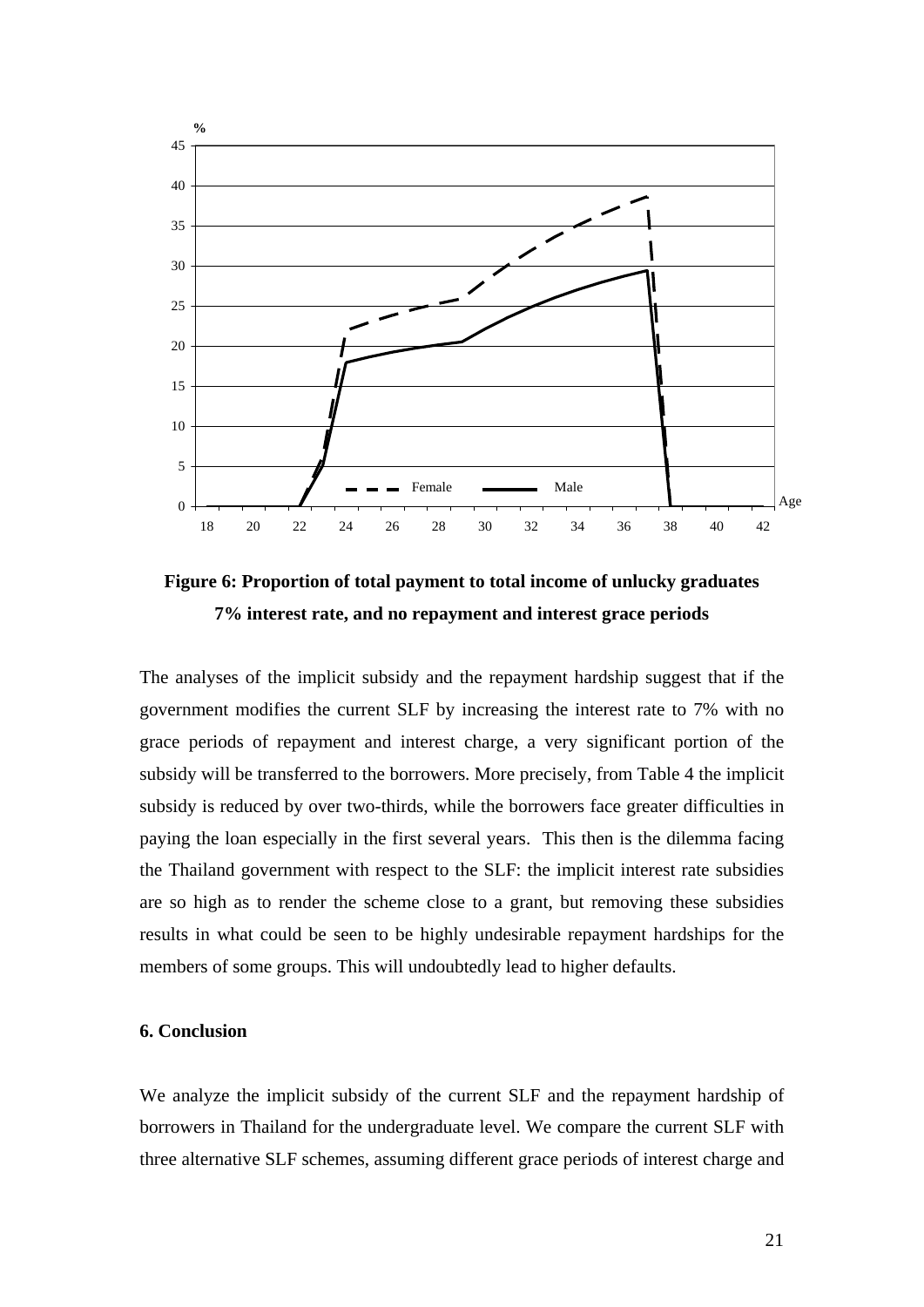loan repayment. In addition, we assume a 7% nominal interest rate, instead of 1%, for all schemes. This 7% rate is to make the real interest rate of the SLF loan equivalent to the discount rate we use in the analysis.

The results of implicit subsidy analysis show that the implicit subsidy dramatically reduces by approximately 34% or more than a half if the nominal interest rate is increased from 1% to 7% and no grace period for both interest charge and loan repayment. Given that all other conditions remain unchanged, if the government charges the interest rate of 6% higher, the implicit subsidy declines by about 21%. In case that the interest rate remains 1%, if the grace periods of interest charge and loan repayment are removed, the implicit subsidy drops almost 6%. These findings suggest that the interest rate plays more important role than the conditions of grace periods in reducing the implicit subsidy. Given that the interest rate is 7%, the implicit subsidy declines by around 13%, if the grace periods of interest charge and loan repayment are taken away. This evidence shows that at the high interest rate, the conditions of grace periods affect the implicit subsidy in a greater extent.

As for the repayment hardship analysis under the current SLF, average repayment hardship of average female and male graduates is 4.19% and 3.47%, respectively, while that of unlucky female and male graduates is  $12.44\%$  and  $9.72\%$  respectively. Assuming that the interest rate increases to 7% and the grace periods of interest charge and loan repayment are eliminated, the average repayment hardship of average female graduates increases by about 6%. Under the same conditions, the average repayment hardship of unlucky female graduates raises by about 17%, compared to average female graduates. In case of male graduates, the average repayment hardship of the average ones and unlucky ones increases by approximately 2% and 11%, respectively.

To sum up, the current SLF seems to be generous in terms of repayment hardship for the borrowers. However, the scheme appears to be unsatisfactory in terms of implicit subsidy. In other words, the repayment hardship of loan recipients is relatively low, while the implicit subsidy is relatively high. Nevertheless, if all forms of subsidy are taken away, i.e. the nominal interest rate increases and there are no grace periods of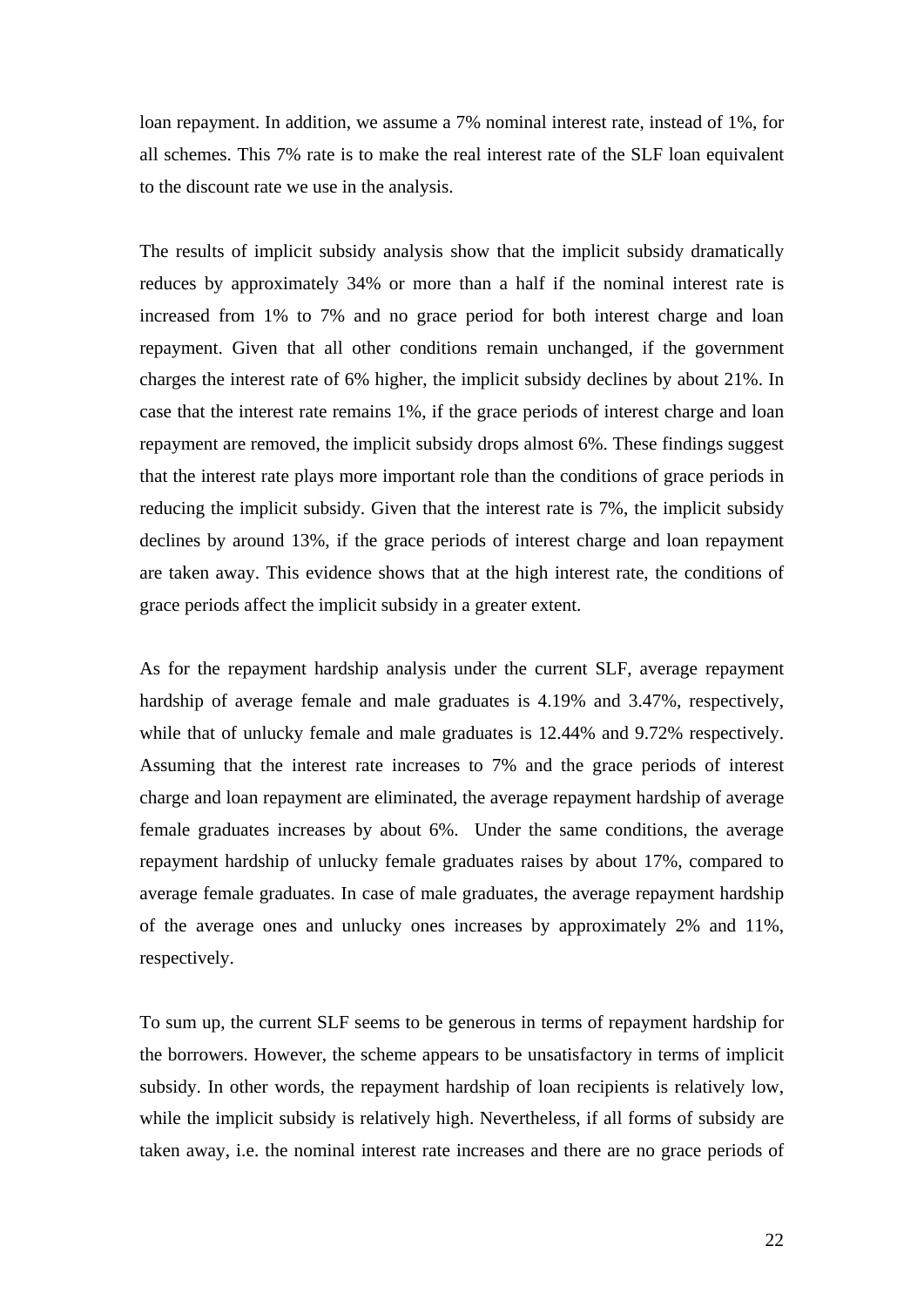repayment and interest charge, unlucky graduates will be in great difficulty in paying back loan.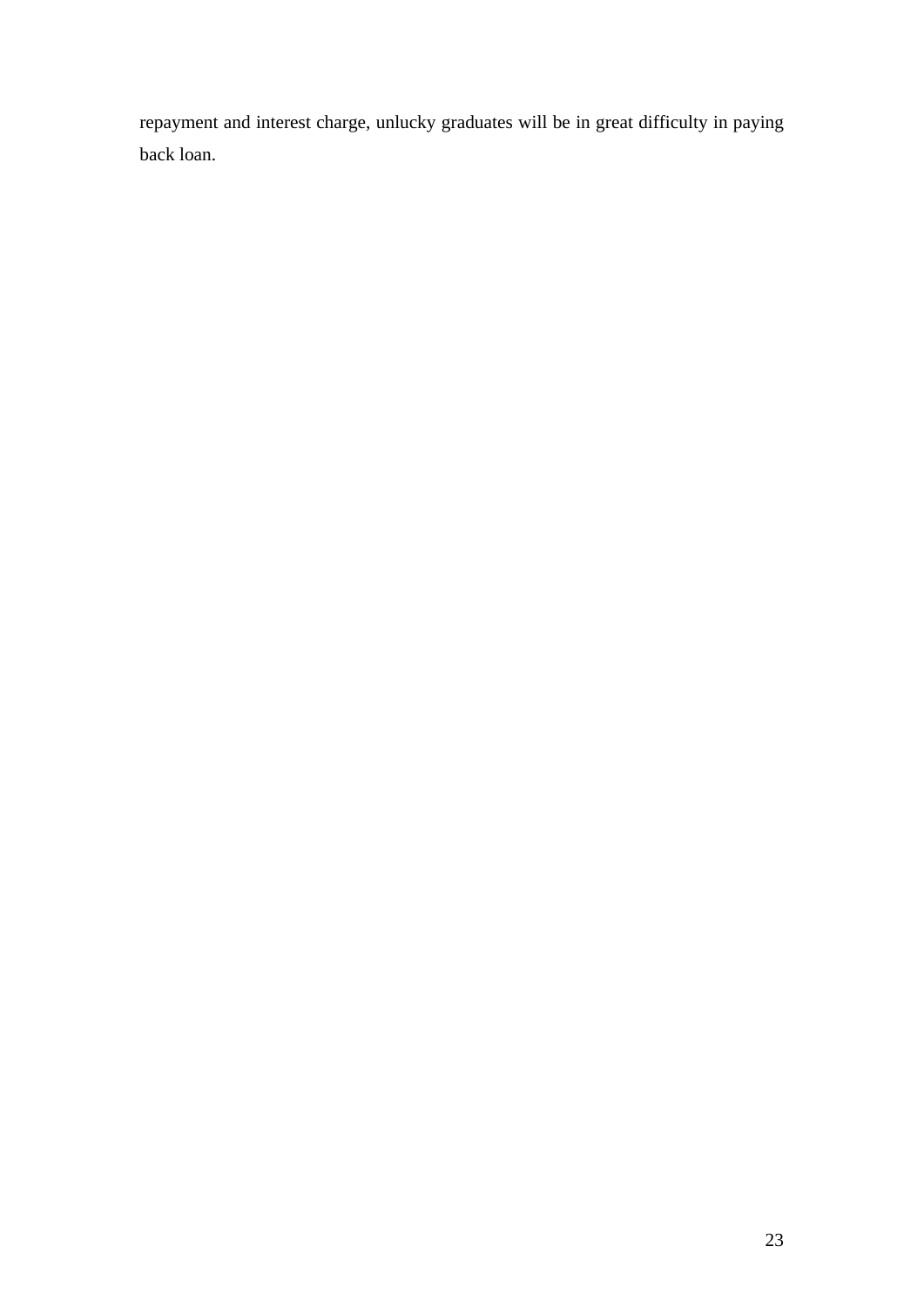#### **Bibliography**

- Chapman, B. and Lounkaew, K. (2008). "Income Contingent Student Loans for Thailand: Comparative Analysis." Working Paper, Australian National University and Dhurakij Pundit University.
- Chapman, B. (2006). **Government Managing Risk: Income Contingent Loans for Social and Economic Progress**. Routledge. London.
- Chapman, B. and Ryan, C. (2002). "Income-contingent financing of student charges for higher education: Assessing the Australian Innovation." **The Welsh Journal of Education**, 11(1), 64-81.
- Johnstone, D. B. (1986). **Sharing the Costs of Higher Education: Student Financial Assistance in the United Kingdom, the Federal Republic of Germany, France, Sweden, and the United States**. New York: The College Board.
- Johnstone, D.B. (2004). "Higher educational finance and accessibility and student loan in Sub-Saharan Africa." **Journal of Higher Education in Africa**, 2(2), 11- 36.
- Johnstone, D.B. and Aemero, A. (2001). "The applicability for developing countries of income-contingent loans or graduate taxes, with special consideration of an Australian HECS-Type income-contingent loan program for Ethiopia." Working Paper, University at Buffalo Center for Comparative and Global Studies in Education.
- Office of Student Loans Fund (2007). **SLF's Handbook** (in Thai). Bangkok.
- Shen, H. and Ziderman, A. (2007). "Student Loans Repayment and Recovery: International Comparisons." Working Paper, Department of Economics, Bar Ilan University.
- Tangkitvanich, S. and Manasboonphempool, A. (2006). "Policy evaluation of Student Loans Fund." Working Paper, Thailand Development Research Institute.
- Weesakul, Boonserm. (2006). Student Loans in Thailand: Past, Present and Future. Mimeo, Dhurakij Pundit University.
- Ziderman. Adrian. (2003). **Student Loans in Thailand: Are They Effective. Equitable, Sustainable?**. United Nations Educational. Scientific and Cultural Organization (UNESCO). Bangkok.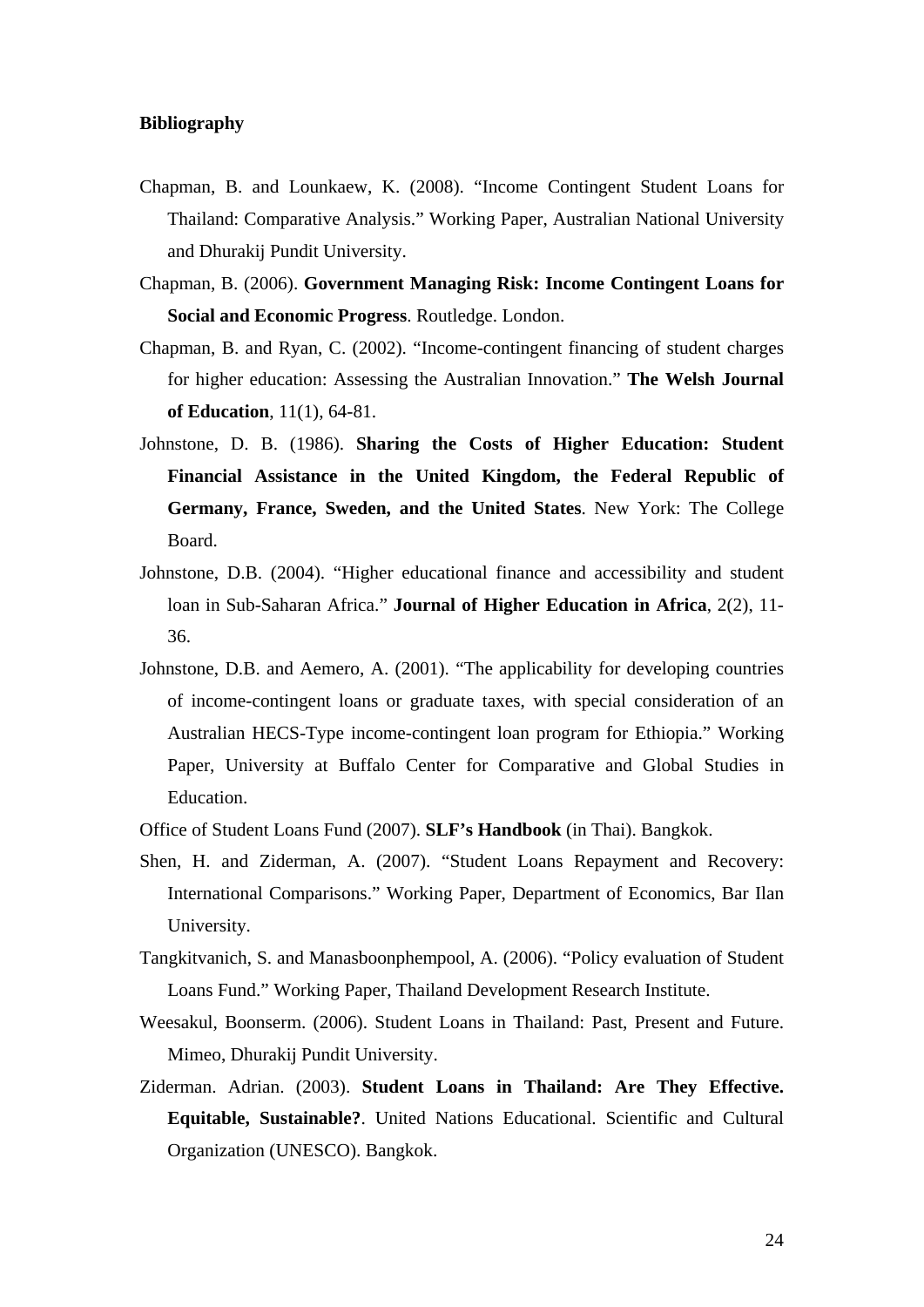Ziderman. Adrian. (2004). **Policy Options for Student Loan Schemes: Lessons for Five Asian Case Studies**. International Institute for Educational Planning. Paris: UNESCO.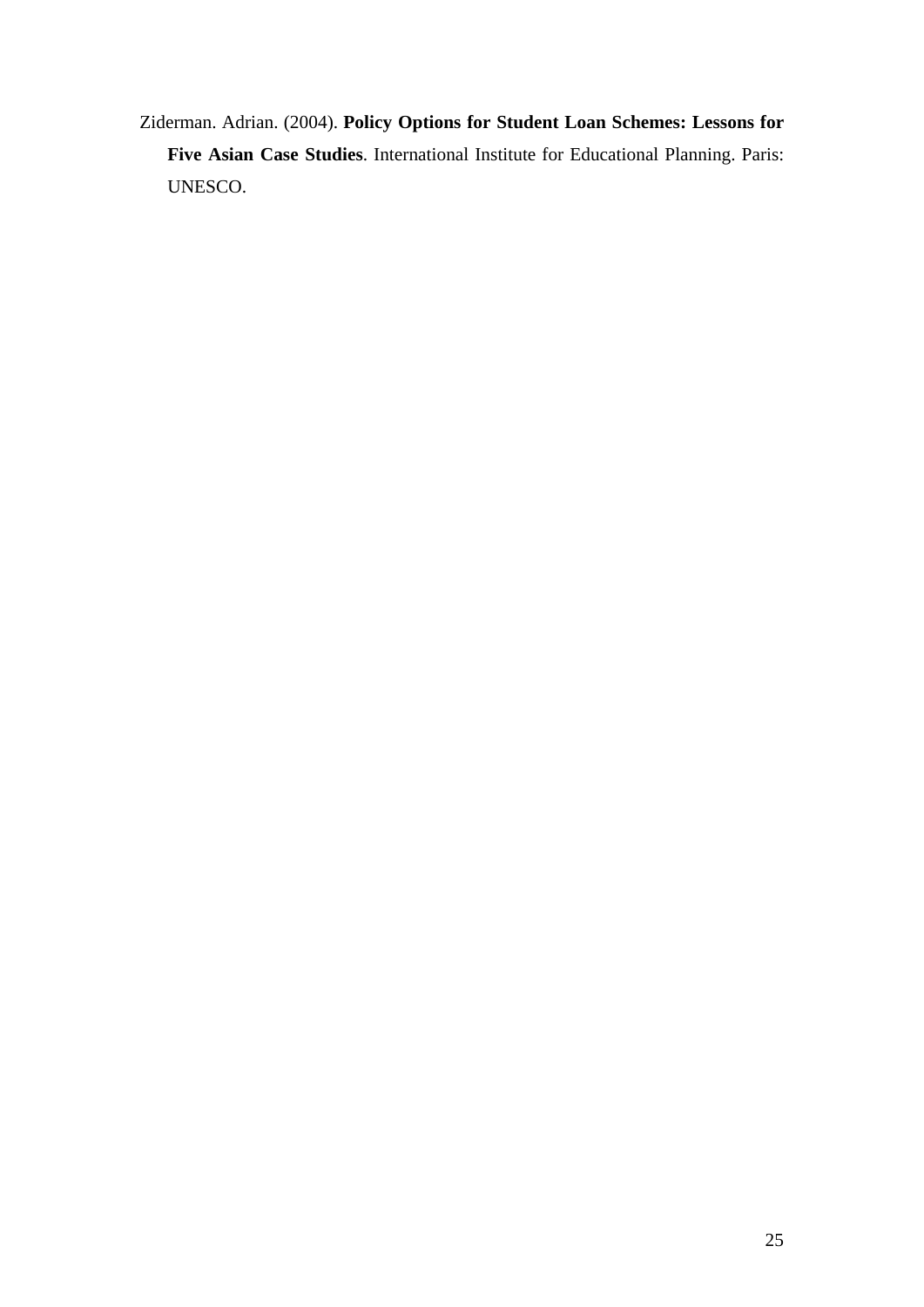

**Appendix 1: Repayment hardships of average graduate versus unlucky graduate under four different SLF schemes** 

Figure A1: Proportion of total payment to total income for average and unlucky graduates (2-year repayment grace period and interest charged 3 years after graduation)

Top left: 1% interest rate, female Top right: 1% interest rate, male Bottom left: 7% interest rate, female Bottom left: 7% interest rate, male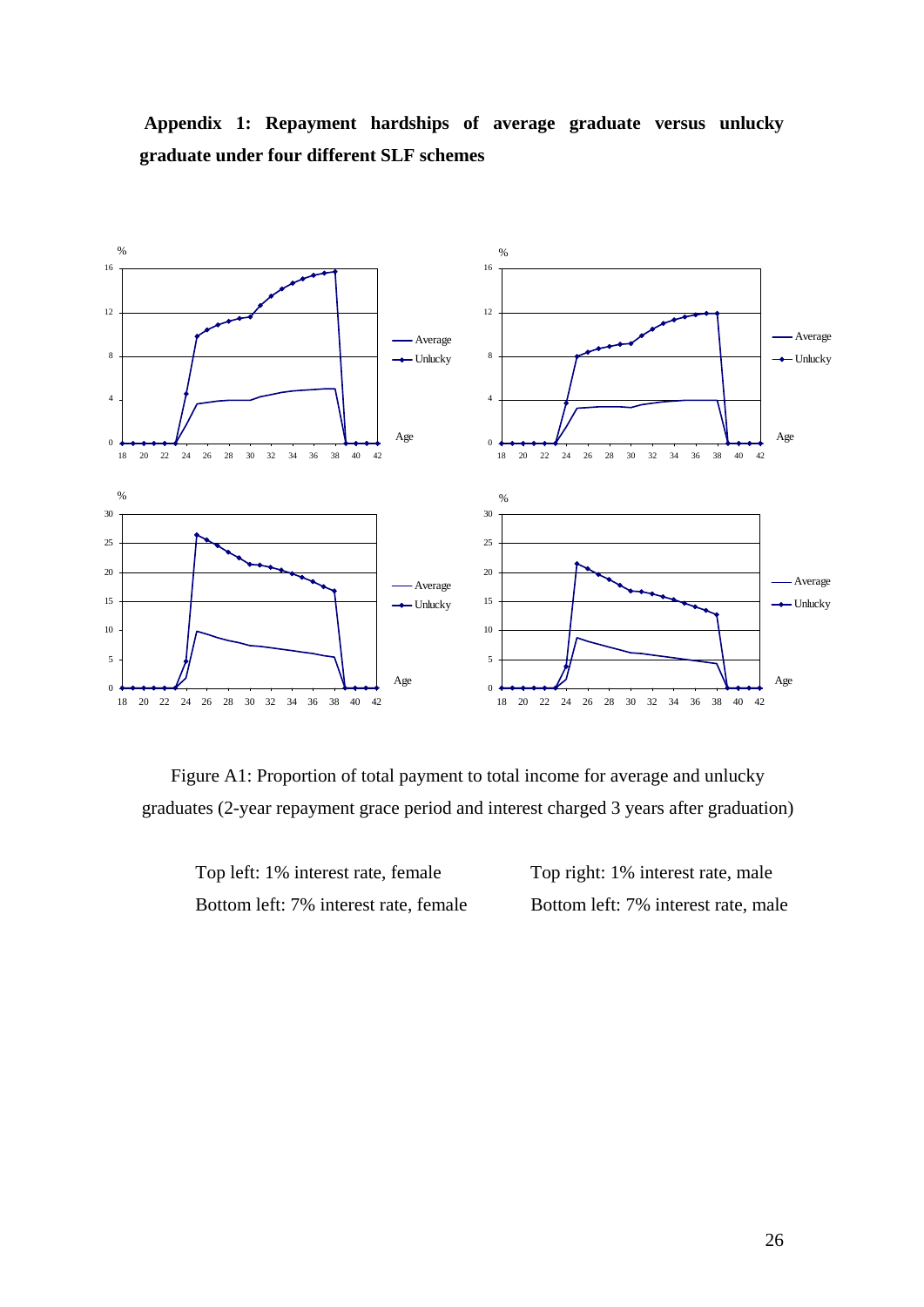

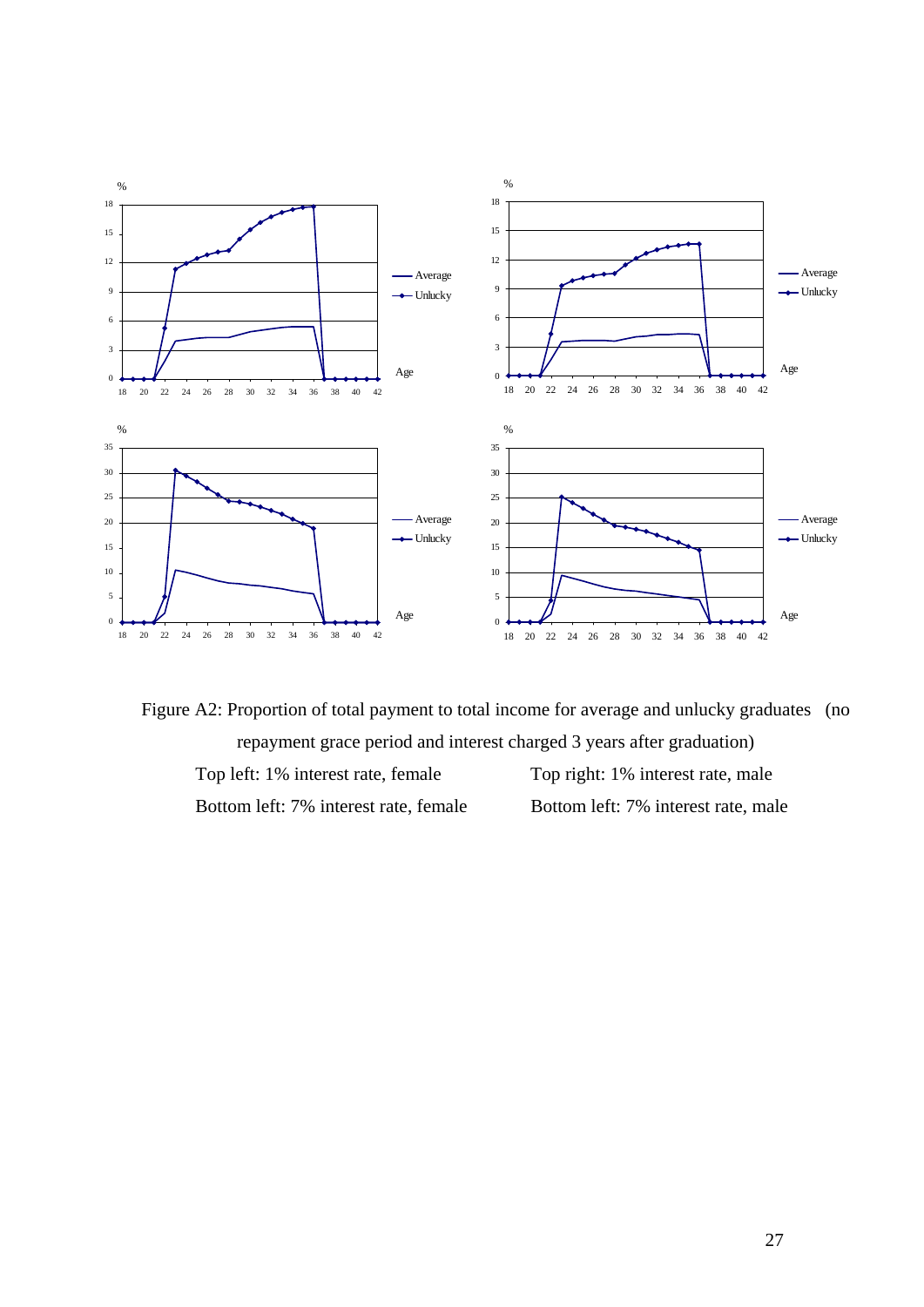



Bottom left: 7% interest rate, female Bottom left: 7% interest rate, male